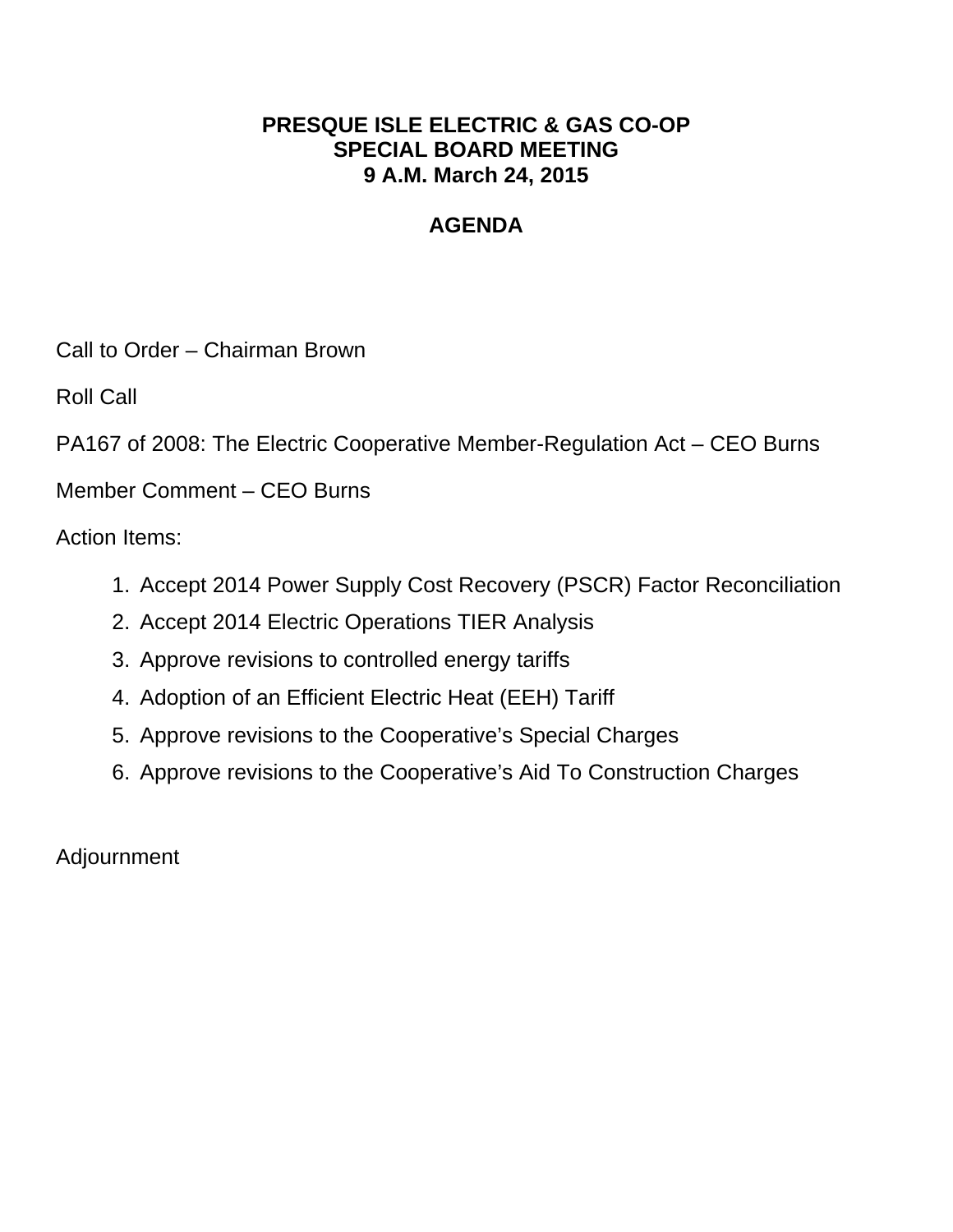| Presque Isle Electric & Gas Co-op                  |                                                                        |                                                |  |  |  |
|----------------------------------------------------|------------------------------------------------------------------------|------------------------------------------------|--|--|--|
|                                                    | <b>Proposed Rate, Tariff and Billing Rules Changes</b>                 |                                                |  |  |  |
|                                                    | Open Member Meeting: March 24, 2015                                    | Page 1                                         |  |  |  |
|                                                    |                                                                        |                                                |  |  |  |
|                                                    | <b>Proposed Changes At A Glance</b>                                    |                                                |  |  |  |
| 1. Reconcile 2014 Power Supply                     | 4. Approve the proposed new Efficient                                  | 6. Approve revisions to the Cooperative's      |  |  |  |
| <b>Cost Recovery Factor Collections</b>            | Electric Heating (EEH) Tariff.                                         | Aid to Construction (ATC) charges.             |  |  |  |
| 2. Review and accept the 2014 TIER                 | 5. Approve revisions to the Cooperative's                              | 7. Consider changes to the Cooperative's       |  |  |  |
| Analysis.                                          | schedule of Special Charges.                                           | billing practices.                             |  |  |  |
| 3. Approve the revised Controlled                  |                                                                        |                                                |  |  |  |
| Energy Tariffs - CWH, CH and PCH.                  |                                                                        |                                                |  |  |  |
|                                                    | 1. Reconcile 2014 Power Supply Cost Recovery (PSCR) Factor Collections |                                                |  |  |  |
| <b>Existing Situation</b>                          | <b>Proposed Action</b>                                                 | <b>Management Recommends</b>                   |  |  |  |
| o Power supply costs from Wolverine                | o Accept the reconciliation of the 2014 PSCR                           | o Approval of the Proposed                     |  |  |  |
| Power Supply Cooperative (WPSC)                    | Factor over-collection of \$213,683.61.                                | Power Supply Cost Recovery                     |  |  |  |
| are passed through at cost to the members          |                                                                        | Reconciliation net Over-recovery               |  |  |  |
| of Presque Isle Electric & Gas Co-op.              |                                                                        | of \$213,683.61.                               |  |  |  |
| o PIE&G, working with WPSC                         |                                                                        | o The over-collection of \$213,683.61 will     |  |  |  |
| establishes a factor to collect or return          |                                                                        | continue to be refunded for the remainder of   |  |  |  |
| power supply costs (PSCR) that are                 |                                                                        | the 2015 calendar year.                        |  |  |  |
| above or below the base energy rates,              |                                                                        |                                                |  |  |  |
| based upon cost and sales forecasts.               |                                                                        |                                                |  |  |  |
| o This PSCR Factor collection is                   |                                                                        |                                                |  |  |  |
| reconciled annually with actual costs              |                                                                        |                                                |  |  |  |
| and the difference is either returned or           |                                                                        |                                                |  |  |  |
| charged to the membership.                         |                                                                        |                                                |  |  |  |
| o The reconciliation for the 12 month              |                                                                        |                                                |  |  |  |
| period ending December 31, 2014                    |                                                                        |                                                |  |  |  |
| indicates that there was an over-                  |                                                                        |                                                |  |  |  |
| collection of \$213,683.61 This amount             |                                                                        |                                                |  |  |  |
| has been rolled into the 2015 PSCR                 |                                                                        |                                                |  |  |  |
| factor and is currently being collected            |                                                                        |                                                |  |  |  |
| from the membership throughout the 2015            |                                                                        |                                                |  |  |  |
| calendar year.                                     |                                                                        |                                                |  |  |  |
|                                                    | 2. Review and accept the 2014 TIER Analysis                            |                                                |  |  |  |
| <b>Existing Situation</b>                          | <b>Proposed Action</b>                                                 | <b>Management Recommends</b>                   |  |  |  |
| o The TIER analysis based upon the 2014            | o Accept the 2014 TIER analysis which                                  | o Management recommends acceptance of the      |  |  |  |
| operating year indicates an Adjusted TIER          | establishes an adjusted TIER of 2.13 and                               | 2014 TIER analysis.                            |  |  |  |
| of 2.13. Management has reviewed this              | indicates no adjustment to revenue is                                  |                                                |  |  |  |
| analysis with the board.                           | necessary.                                                             |                                                |  |  |  |
|                                                    | 3. Approve revised controlled energy tariffs                           |                                                |  |  |  |
| <b>Existing Situation</b>                          | <b>Proposed Action</b>                                                 | <b>Management Recommends</b>                   |  |  |  |
| o The Cooperative currently provides credits to    | o Close the availability of the CWH, CH and PCH                        | o Management recommends acceptance of the      |  |  |  |
| members that qualify for Controlled Water          | tariffs to new applicants.                                             | proposed revisions to its CWH, CH, PCH, GS and |  |  |  |
| Heating (CWH), Controlled Heat (CH),               | o Allow those members currently taking service                         | LGS Tariffs.                                   |  |  |  |
| Partially Controlled Heat (PCH) energy tariffs.    | under the CWH tariff to continue service under that                    |                                                |  |  |  |
| The Cooperative also provides credits to oil wells | tariff until a qualifying event takes place.                           |                                                |  |  |  |
| electing to take service under a controllable      | o Allow those members currently taking service                         |                                                |  |  |  |
| energy provision of the General Services and       | under the CH and PCH tariffs to transition to the new,                 |                                                |  |  |  |
| Large General Services Tariffs.                    | Efficient Electric Heat (EEH) and continue service                     |                                                |  |  |  |
| o The Cooperative had in turn, received credits    | under that tariff until a qualifying event takes place.                |                                                |  |  |  |
| from its wholesale energy supplier, Wolverine      | o Discontinue all credit programs for controlled oil.                  |                                                |  |  |  |
| Power Cooperative.                                 | o Define qualifying events as replacement of the                       |                                                |  |  |  |
| o The Cooperative will not receive credits from    | current equipment or a change of ownership                             |                                                |  |  |  |
| WPC on new accounts requesting service             | on the service.                                                        |                                                |  |  |  |
| under the CWH, CH and PCH tariffs.                 |                                                                        |                                                |  |  |  |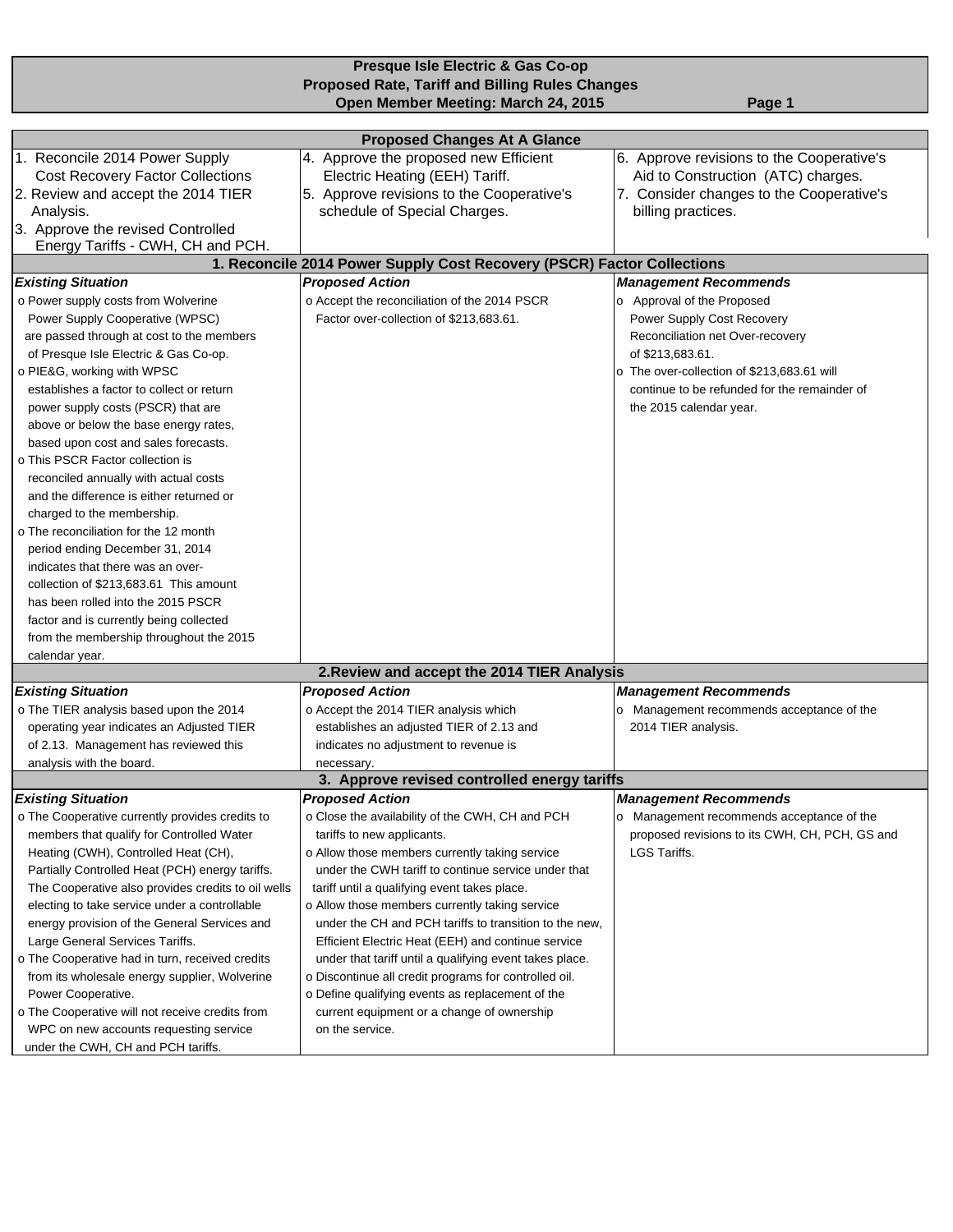### **Presque Isle Electric & Gas Co-op Proposed Rate, Tariff and Billing Rules Changes Open Member Meeting: March 24, 2015** Page 2

|                                                            | 4. Approve the Proposed Efficient Electric Heating EEH Tariff                                           |                                               |
|------------------------------------------------------------|---------------------------------------------------------------------------------------------------------|-----------------------------------------------|
| <b>Existing Situation</b>                                  | <b>Proposed Change</b>                                                                                  | <b>Management Recommends</b>                  |
| The Cooperative's wholesale energy<br>o                    | o Adopt the proposed Efficient Electric Heating                                                         | o Adoption of the Efficient Electric Heating  |
| provider, Wolverine Power Cooperative (WPC),               | Tariff as proposed.                                                                                     | Tariff.                                       |
| has revised its wholesale energy rates and                 |                                                                                                         |                                               |
| created an energy credit for Presque Isle's                |                                                                                                         |                                               |
| members who use certain energy efficient                   |                                                                                                         |                                               |
| equipment to heat their homes.                             |                                                                                                         |                                               |
| The Cooperative wishes to pass that credit<br>$\mathbf{o}$ |                                                                                                         |                                               |
| on to its members through the creation of                  |                                                                                                         |                                               |
| an Efficient Electric Heating Tariff.                      |                                                                                                         |                                               |
|                                                            | 5. Approve revisions to the Cooperative's Schedule of Special Charges                                   |                                               |
| <b>Existing Situation</b>                                  | <b>Proposed Change</b>                                                                                  | <b>Management Recommends</b>                  |
| The Cooperative's Schedule of Special<br>O                 | Management has provided a revised Schedule<br>o                                                         | o Adoption of the Schedule of Special Charges |
| Charges has been unchanged for several                     | of Special Charges that more closely                                                                    | as proposed by management.                    |
| years.                                                     | approximates the cost to the membership.                                                                |                                               |
| The current Schedule of Special Charges is<br>$\circ$      |                                                                                                         |                                               |
| outdated and requires revision to adequately               |                                                                                                         |                                               |
| recover costs.                                             |                                                                                                         |                                               |
|                                                            | 6. Approve revisions to the Cooperative's Construction Policy and Accompanying Aid To Construction Fees |                                               |
| <b>Existing Situation</b>                                  | <b>Proposed Change</b>                                                                                  | <b>Management Recommends</b>                  |
| The Cooperative's Construction Policy and<br>O             | o Management has provided an extensive review                                                           | o Adoption of the revised ATC fee schedule    |
| Aid To Construction Fees have not been                     | of current ATC charges and cost recovery and                                                            | as proposed by management.                    |
| revised in several years and the fees are no               | has also discussed the various options for                                                              |                                               |
| longer indicative of the cost of construction              | adjusting the Cooperative's construction policies                                                       |                                               |
| to extend facilities to new members.                       | and fees.                                                                                               |                                               |
|                                                            | Management has provided a revised ATC fee<br>0                                                          |                                               |
|                                                            | schedule and reviewed its impact with the Board                                                         |                                               |
|                                                            | of Directors.<br>7. Consider changes to the Cooperative's billing practices                             |                                               |
| <b>Existing Situation</b>                                  | <b>Proposed Change</b>                                                                                  | <b>Management Recommends</b>                  |
| There are no changes to the Cooperative's<br>O             | N/A                                                                                                     | N/A                                           |
| billing practices to consider at this time.                |                                                                                                         |                                               |
|                                                            |                                                                                                         |                                               |
|                                                            |                                                                                                         |                                               |
|                                                            |                                                                                                         |                                               |
|                                                            |                                                                                                         |                                               |
|                                                            |                                                                                                         |                                               |
|                                                            |                                                                                                         |                                               |
|                                                            |                                                                                                         |                                               |
|                                                            |                                                                                                         |                                               |
|                                                            |                                                                                                         |                                               |
|                                                            |                                                                                                         |                                               |
|                                                            |                                                                                                         |                                               |
|                                                            |                                                                                                         |                                               |
|                                                            |                                                                                                         |                                               |
|                                                            |                                                                                                         |                                               |
|                                                            |                                                                                                         |                                               |
|                                                            |                                                                                                         |                                               |
|                                                            |                                                                                                         |                                               |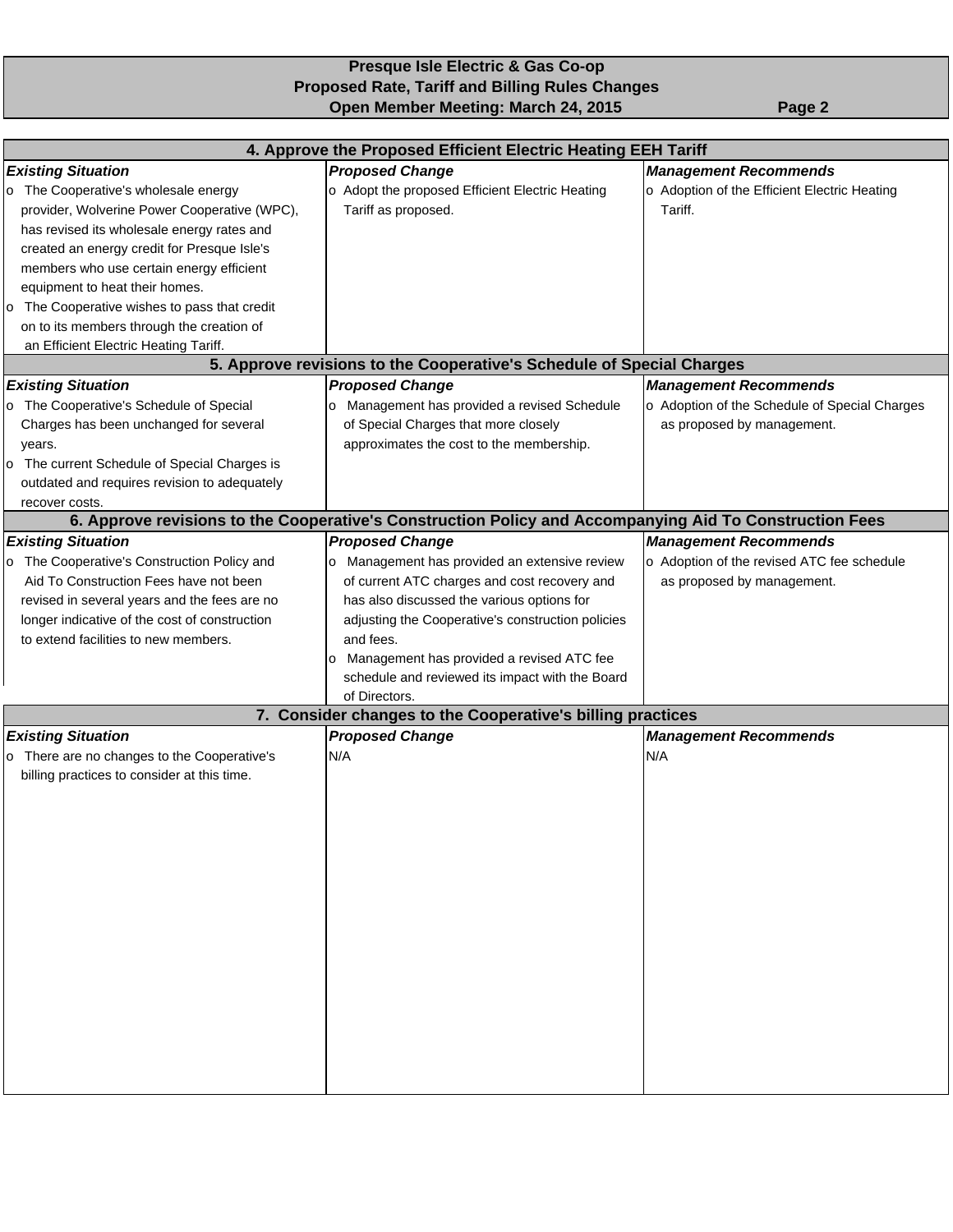### **RESOLUTION 2015 MR-01 2014 POWER SUPPLY COST RECOVERY (PSCR) FACTOR RECONCILIATION**

**WHEREAS,** PIE&G transitioned to member regulation with an effective date of September 23, 2012 thus providing that certain of its electric rates, charges, billing practices and terms and conditions of service are no longer regulated by the Michigan Public Service Commission; and

**WHEREAS,** PIE&G staff has reviewed the 2014 PSCR Factor reconciliation exhibits with the Board of Directors; and

**WHEREAS,** the 2014 PSCR Factor reconciliation indicates that PIE&G has experienced an over-collection of power supply costs of \$213,683.61 for the 12 month period ending December 31, 2014; and

**WHEREAS,** PIE&G has incorporated the over-collection of \$213,683.61 into its 2015 PSCR Factor collection.

**NOW BE IT HEREBY RESOLVED** that the PIE&G Board of Directors accepts management's 2014 ELECTRIC PSCR Factor collection analysis, which indicates an over-collection of \$213,683.61, and directs management to continue refunding this amount to the membership through the use of the 2015 PSCR Factor.

### **CERTIFICATION**

I, David Smith, Secretary of the Board of Directors of Presque Isle Electric & Gas Coop, do hereby certify that the above is a true and correct copy of a resolution adopted at a special meeting of the Board of Directors of Presque Isle Electric & Gas Co-op held on March 24, 2015.

By: \_\_\_\_\_\_\_\_\_\_\_\_\_\_\_\_\_\_\_\_\_\_\_\_\_\_\_\_\_

David Smith, Secretary

Dated:  $\Box$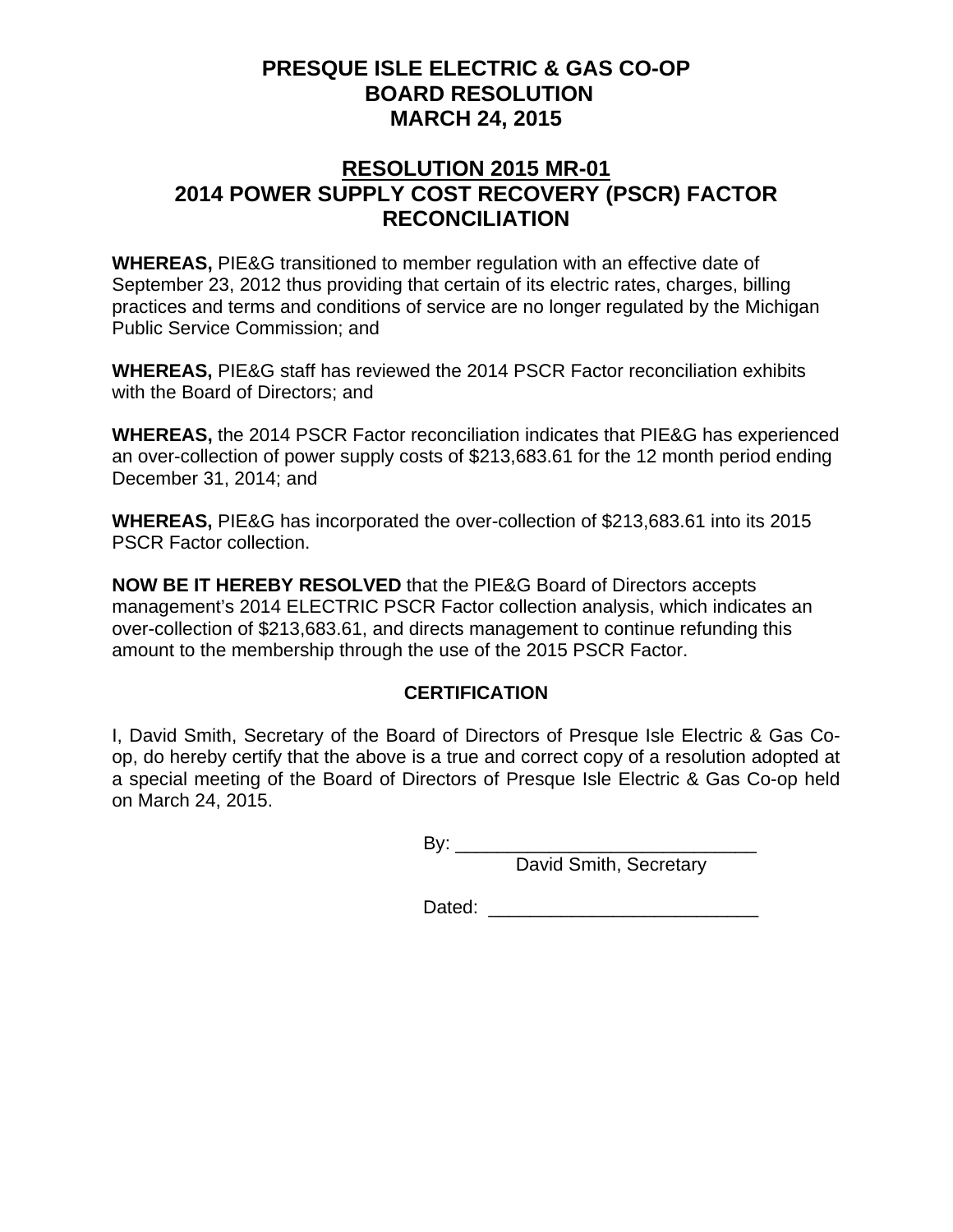#### ----------------------------------------------- MICHIGAN DEPARTMENT OF COMMERCE PUBLIC SERVICE COMMISSION MONTHLY REPORT OF POWER SUPPLY COST

This form is authorized by Act 3, P.A. 1939, as amended. Filing of this form is voluntary. However, failure to file this form or an alternative submission approved by the Commission will place you in violation of the Act.

#### **INSTRUCTIONS**

----------------------------------------------

When completed, a copy of all bills for power and fuel, and any worksheets or other documents required to support the data reported herein are to be mailed to: MICHIGAN DEPARTMENT OF COMMERCE, PUBLIC SERVICE COMMISSION, Electric Division - Audit, 6545 Mercantile, P.O. Box 30221, Lansing, Michigan 48909. Alternatively, any of the above documentation may be submitted in a microcomputer readable format approved by MPSC Staff.

For assistance or clarification, please contact the Public Service Commission Staff at: (Area Code 517) 334-6416 ========================================================================================================

#### STATUTORY REFERENCE

-------------------------------------------------------

Section 6j(11) of Act 3, P.A. 1939, as amended, sets forth: "(1) Not more that 45 days following the last day of each billing month in which a power supply cost recovery factor has been applied to customer's bills, the utility shall file with the commission a detailed statement for that month of the revenues recorded pursuant to the power supply cost recovery factor and the allowances for cost of power supply included in the base rates established in the latest commission order for the utility, and the cost of power supply. The detailed statement shall be in the manner and form prescribed by the commission. The commission shall establish procedures for insuring that the detailed statement is promptly verified and corrected if necessary."

| 1. NAME OF REPORTING UTILITY:                                                                               | PRESQUE ISLE ELECTRIC COOPERATIVE |
|-------------------------------------------------------------------------------------------------------------|-----------------------------------|
| 2. THIS REPORT FILED FOR THE COST<br>MONTH OF:                                                              | December 2014                     |
| 3. IS THIS REPORT SUBMITTED AS AN<br>ORIGINAL OR REVISION? IF THIS IS<br>A REVISION, ATTACH AN EXPLANATION. | Original                          |
| 4. DATE OF REPORT SUBMISSION:                                                                               | None-Member Requlated             |
| 5. UTILITY REPRESENTATIVE TO WHOM<br>QUESTIONS REGARDING THIS<br><b>REPORT MAY BE DIRECTED - NAME:</b>      | Dawn Cryderman                    |
| PHONE No. (include area code):                                                                              | (989) 733-8515                    |
| 6. POWER SUPPLY COST RECOVERY FACTOR<br>AUTHORIZED (or requested):                                          | mills per kWh<br>1.060            |

Page 1 of 2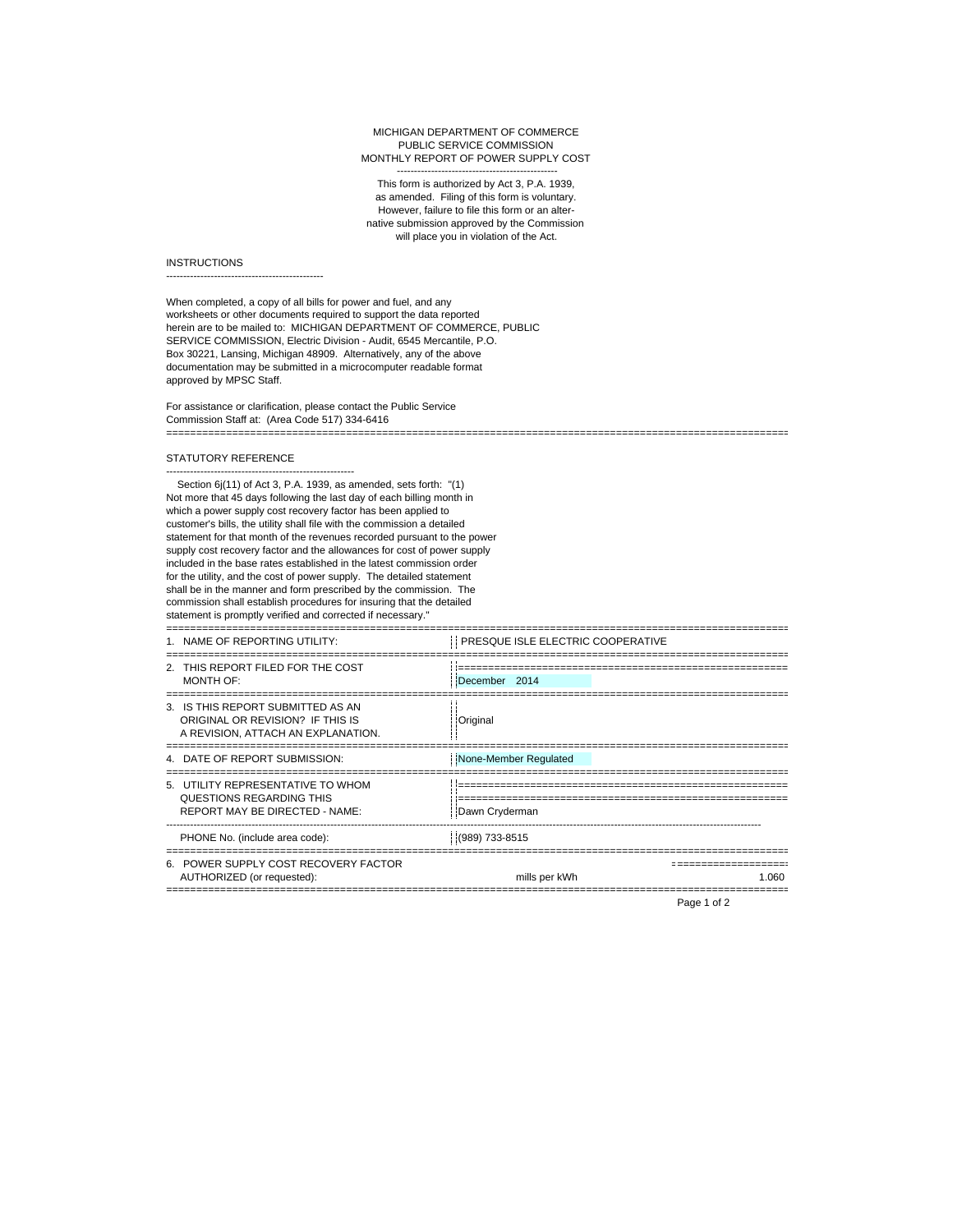| NAME OF REPORTING UTILITY:                                                                                                                             | PRESQUE ISLE ELECTRIC COOPERATIVE |                |              |
|--------------------------------------------------------------------------------------------------------------------------------------------------------|-----------------------------------|----------------|--------------|
| 7. REVENUES RECORDED PURSUANT TO THE POWER SUPPLY COST<br>RECOVERY FACTOR AND THE ALLOWANCE FOR POWER SUPPLY<br>INCLUDED IN BASE RATES FOR THIS MONTH: |                                   |                |              |
| a. kWh sales subject to the PSCR clause are:                                                                                                           | kWh                               |                | 20.959.798   |
| b. Applied PSCR factor:                                                                                                                                | mills per kWh                     |                | 2.729452788  |
| c. PSCR factor revenues: (a * b)                                                                                                                       |                                   | S              | 57,208.78    |
| d. Allowance for power supply included in case rates:                                                                                                  | mills per kWh                     |                | 87.85        |
| e. Revenues collected pursuant to allowance for<br>power supply included in base rates: (a * d)                                                        |                                   | \$             | 1,841,318.25 |
| f. TOTAL POWER SUPPLY COST REVENUE: $(c + e)$                                                                                                          |                                   | !!\$           | 1.898.527.03 |
| 8. THE TOTAL COST OF POWER (from attached worksheets))                                                                                                 |                                   |                |              |
| APPLICABLE TO SALES REPORTED ABOVE:                                                                                                                    |                                   | $\blacksquare$ | 1,866,737.18 |
| 9. MONTHLY OVER(UNDER) COLLECTION : (7f-8)                                                                                                             |                                   | $\frac{1}{3}$  | 31.789.86    |
| 10. TOTAL OVER/(UNDER) COLLECTION THIS PSCR YEAR                                                                                                       |                                   | $\frac{1}{2}$  | 225.312.86   |

11. Is there a major difference between actual and projected costs this month: Please circle Yes or No (if yes, please explain) NO

======================================================================================================== 12. Do you anticipate any significant changes which would have an effect on next month's projected costs? Please circle Yes or No

(if yes, briefly explain the change)

### NO

| 13. Authorized refund/surcharge this month due to reconciliation of<br>prior year(s) PSCR: |                  |                               |                                  |                                                    |           |          |  |  |
|--------------------------------------------------------------------------------------------|------------------|-------------------------------|----------------------------------|----------------------------------------------------|-----------|----------|--|--|
| MEMBER REGULATED<br>Auth.PSCR adj.(m/kWh)<br>Auth.PSCR adj.(dollars)                       | <b>PSCR YFAR</b> | 2013 Roll In<br>(52,815.62)   | Seasonal<br>S<br>$(4.739.06)$ \$ | Year to Date<br>$(54,798.58)$ \$                   | Remaining | 1.982.96 |  |  |
| MEMBER REGULATED<br>Auth.PSCR adj.(m/kWh)<br>Auth.PSCR adj.(dollars)                       | <b>PSCR YFAR</b> | 2013 Roll In<br>(343, 296.59) | Monthly<br>S                     | Year to Date<br>$(30,252.33)$ \$ $(352,942.88)$ \$ | Remaining | 9.646.29 |  |  |

Page 2 of 2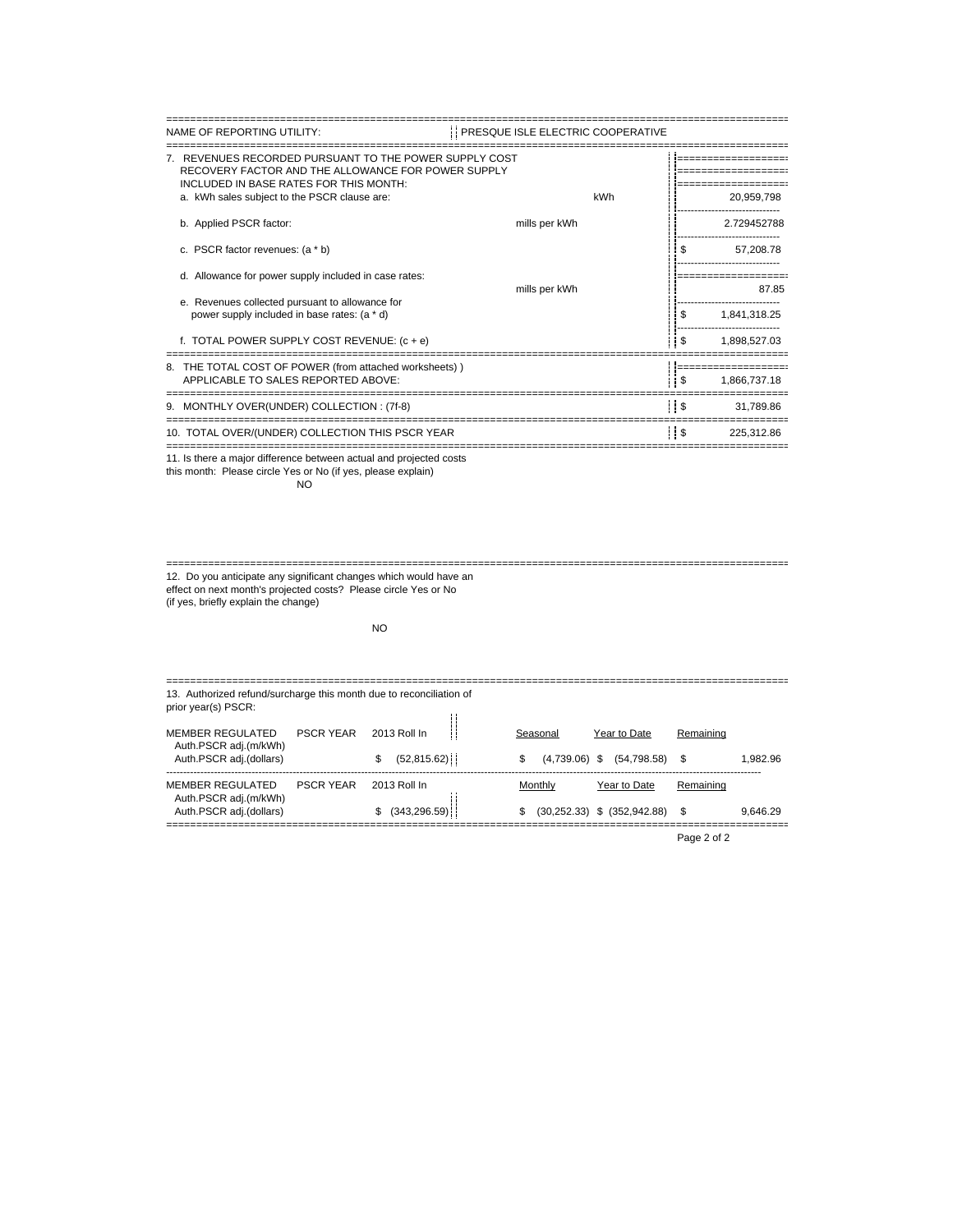|                | NAME OF REPORTING UTILITY :                                  |                    |          | PRESQUE ISLE ELECTRIC COOPERATIVE |                    |                |          | PRESQUE ISLE ELECTRIC COOPERATIVE   |              |                                      |               |               |            |            |
|----------------|--------------------------------------------------------------|--------------------|----------|-----------------------------------|--------------------|----------------|----------|-------------------------------------|--------------|--------------------------------------|---------------|---------------|------------|------------|
|                | 2014                                                         |                    |          | <b>December</b>                   |                    |                |          | YEAR TO DATE                        |              |                                      |               |               |            |            |
|                |                                                              | (aq)               |          | (ah)                              | (ai)               | (aj)           |          | (ak)                                |              | (al)                                 |               |               |            |            |
|                |                                                              |                    |          |                                   |                    |                |          |                                     |              |                                      |               |               |            |            |
|                | PURCHASED POWER<br>FROM WOLVERINE                            | *UNITS             |          | \$                                | \$/Unit            | *UNITS         |          | S.                                  |              | \$/Unit                              |               |               |            |            |
| 1              | Energy-A                                                     |                    |          | 22,200,000 \$ 1,205,770.80        | 0.054314           | 240,774,900 \$ |          | 13,077,447.92                       |              | 0.054314                             |               |               |            |            |
| $\overline{2}$ | Energy-LPI                                                   | 1,538,400 \$       |          | 69,228.00                         | 0.045000           | 21,750,900 \$  |          | 978,790.50                          |              | 0.045000                             |               |               |            |            |
| 3              | <b>Budget PSCR</b>                                           | 23,738,400         |          | \$84,033.94                       | 0.003540           | 262,525,800 \$ |          | 1,561,649.18                        |              | 0.005949                             |               |               |            |            |
| 4              | <b>PSCR Adjustment</b>                                       | 22,992,600         |          | \$43,456.01                       | 0.001890           | 264,092,400    |          | \$597,813.63                        |              | 0.002264                             |               |               |            |            |
| 5              | <b>Total Energy</b>                                          | 23,738,400 \$      |          | 1,402,488.75                      | 0.059081           | 262,525,800 \$ |          | 16,215,701.23                       |              | 0.061768                             |               |               |            |            |
| 6              | Demand-Rate A                                                | 38,741 \$          |          | 364,552.81                        | 9.410000           | 431,591 \$     |          | 4,061,271.31                        |              | 9.410000                             |               |               |            |            |
| $\overline{7}$ | Demand-Rate C & I                                            | $2,647$ \$         |          | 28,960.62                         | 10.940922          | 31,176 \$      |          | 344,029.68                          |              | 11.035081                            |               |               |            |            |
| 8              | kVAR Schedule A                                              | $5,225$ \$         |          | 1,306.25                          | 0.250000           | 59,349 \$      |          | 14,837.25                           |              | 0.250000                             |               |               |            |            |
| 9              | kVAR Schedule C & I                                          | $2,207$ \$         |          | 551.75                            | 0.250000           | 31,051 \$      |          | 7,762.75                            |              | 0.250000                             |               |               |            |            |
| 11<br>12       | Michigan Joint Zone Credit<br><b>Load Management Credits</b> | 41,388             | \$<br>\$ | (203, 513.22)<br>(14, 596.14)     | (4.917204)         | 462,767        |          | (\$2,412,914.71)<br>(\$181, 207.53) |              | (5.214103)                           |               |               |            |            |
| 13             | <b>Substation Fixed Charge</b>                               | 18 \$              |          | 37,544.04 \$                      | 2,085.78           | 252S           |          | 450,528.48                          |              | 1787.811429                          |               |               |            |            |
| 14             | <b>Substation Carrying Charge</b>                            |                    | \$       | 62,999.15                         | Varies             |                | \$       | 755,989.80 Varies                   |              |                                      |               |               |            |            |
| 15             | Shared Dist. Equip. Carrying Charge                          |                    | S        | 2,897.87                          | Varies             |                | \$       | 35,939.36 Varies                    |              |                                      |               |               |            |            |
| 16             | Redial Line Carrying Charge                                  |                    | \$       | 27,694.20                         | Varies             |                | \$.      | 332,330.40 Varies                   |              |                                      |               |               |            |            |
| 17             | <b>Transmission Charges</b>                                  |                    | \$       | 273,628.41                        |                    |                |          | \$2,984,364.82                      |              |                                      |               |               |            |            |
| 18             | <b>TOTAL WPSC</b>                                            | 23,738,400 \$      |          | 1,984,514.49                      | 0.083599           | 262,525,800    | <b>S</b> | 22,608,632.84                       |              | 0.086120                             |               |               |            |            |
| 18B            | Temp Rate Reducton                                           |                    | \$       | (117, 823.00)                     |                    |                | S        | (712, 445.00)                       |              |                                      |               |               |            |            |
| 18F            | Final WPSC After Rate Reduction                              |                    | \$       | 1,866,691.49                      | 0.078636           |                | \$       | 21,896,187.84                       |              |                                      |               |               |            |            |
|                | 18B Total NEG Purchases                                      | 398 \$             |          | 45.69                             | 0.114798995        | 11,328 \$      |          | 1,316.70                            |              | 0.000000                             |               |               |            |            |
| 19             | <b>Total kWh Purchase &amp; Cost</b>                         |                    |          | 23,738,798 \$ 1,866,737.18        | 0.078637           | 262,537,128 \$ |          | 21,897,504.54                       |              | 0.083407                             |               |               |            |            |
| 20             | Less: Line Loss                                              | 2.779.000          |          |                                   | 0.117065742        | 18,300,530 \$  |          |                                     |              | 0.069706                             |               |               |            |            |
| 21             | kWh Available for Use                                        |                    |          | 20,959,798 \$ 1,866,737.18        | 0.08906275         | 244,236,598 \$ |          | 21,897,504.54                       |              | 0.089657                             |               |               |            |            |
| 22             | PSCR SALES & POWER COSTS                                     |                    |          | 20,959,798 \$ 1,866,737.18        | 0.089063           | 244,236,598 \$ |          | 21,897,504.55                       |              | 0.089657                             |               |               |            |            |
|                | PSCR OVER/(UNDER) RECOVERY                                   |                    |          |                                   |                    |                |          |                                     |              |                                      |               |               |            |            |
|                | A. PSCR REVENUE                                              | <b>BASE</b>        |          | <b>FACTOR</b>                     | <b>TOTAL</b>       | <b>BASE</b>    |          | <b>FACTOR</b>                       | <b>TOTAL</b> |                                      |               |               |            |            |
| 23             | 1. Mills/kWh                                                 | 87.8500            |          | 2.729453                          | 90.5795            | 87.850000      |          | 2.7295                              |              | 90.579453                            |               |               |            |            |
| 24             | 2. PSCR Sales                                                | 20,959,798         |          | 20,959,798                        | 20,959,798         | 244,236,598    |          | 244,236,598                         |              | 244,236,598                          |               |               |            |            |
| 25             | 3. PSCR Revenue [(1*2)/1000]                                 | $$1,841,318.25$ \$ |          | 57,208.78 \$                      | 1,898,527.03       | 21,456,185 \$  |          | 666,632.26 \$                       |              | 22,122,817.40                        |               |               |            |            |
| 26             | C. PSCR COST                                                 |                    |          |                                   | \$<br>1,866,737.18 |                |          |                                     | S            | 21,897,504.55                        |               |               |            |            |
| 27             | D. OVER/(UNDER) RECOVERY                                     |                    |          |                                   | \$<br>31,789.86    |                |          |                                     |              | 225,312.86                           |               |               |            |            |
|                | <b>Current Year to Date</b>                                  |                    |          |                                   | \$<br>225,312.86   |                |          |                                     | \$           | 225,312.86                           |               |               |            |            |
|                | <b>Surcharge Distribution:</b>                               | kWh                |          | Recovery                          | <b>FACTOR</b>      | kWh            |          | Recovery                            |              | Surcharge Remaining: Target Recovery |               | Est pscr kWh: | Adjustment |            |
|                | Prior Year Monthly - 2013                                    | 18,121,106         | \$       | (30, 252.33)                      | (1.669453)         | 211,412,323 \$ |          | $(352, 942.88)$ \$                  |              | 9,646.29 \$                          | (343, 296.59) | 209,443,626   |            |            |
|                | Prior Year Seasonal - 2013                                   | 2,838,692 \$       |          | (4,739.06)                        | (1.669453)         | 32,824,275     |          | (54, 798.58)                        |              | 1,982.96                             | (52, 815.62)  | 27,827,061    |            |            |
|                | Total                                                        |                    | \$       | (34,991.39)                       | (1.669453)         | 244,236,598    |          | (407, 741.46)                       |              | 11,629.25                            | (396, 112)    | 237,270,687   |            | (1.669453) |
|                | <b>Combined PSCR</b>                                         | 20,959,798 \$      |          | 22,217.39                         | 1.06               | 244,236,598    |          | 258,891                             |              | 1.06000                              |               |               |            |            |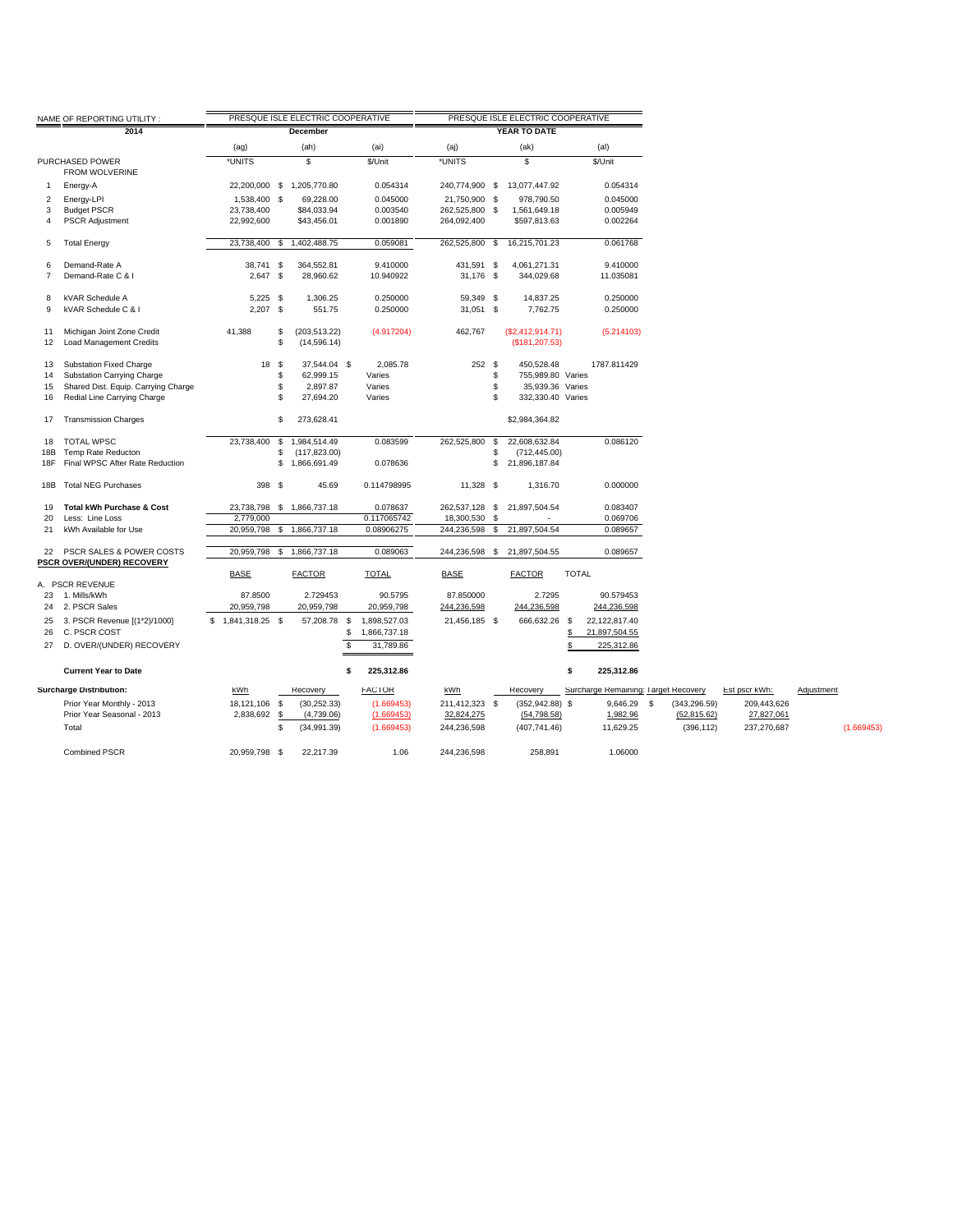### **RESOLUTION 2015 MR-02 2014 ELECTRIC OPERATIONS TIMES INTEREST EARNED RATIO (TIER) ANALYSIS**

**WHEREAS,** PIE&G transitioned to Member Regulation with an effective date of September 23, 2012 thus providing that certain of its electric rates, charges, billing practices and terms and conditions of service are no longer regulated by the Michigan Public Service Commission; and

**WHEREAS,** PIE&G has established Board Policy No. 307 – Energy Rate Design, which requires energy rates be developed and implemented to generate margins adequate to meet annual lender requirements and the Cooperative's long-term financial objectives; and

**WHEREAS,** PIE&G was authorized by the MPSC to employ the Times Interest Earned Ratio (TIER) Analysis rate setting mechanism when regulated by the Commission and continues to do so in order to satisfy the requirements of Board Policy No. 307; and

**WHEREAS,** the TIER Analysis rate setting mechanism provides that margins are adequate and there is no need to adjust revenue for a TIER range of 1.6 to 2.2, and PIE&G's management has reviewed with the Board of Directors and established that the TIER calculation for the 2014 operating year indicates an adjusted TIER of 2.13;

**NOW BE IT HEREBY RESOLVED** that the PIE&G Board of Directors accepts management's 2014 ELECTRIC TIER analysis that indicates an adjusted TIER of 2.13 and no adjustment in revenue is required.

### **CERTIFICATION**

I, David Smith, Secretary of the Board of Directors of Presque Isle Electric & Gas Coop, do hereby certify that the above is a true and correct copy of a resolution adopted at a special meeting of the Board of Directors of Presque Isle Electric & Gas Co-op held on March 24, 2015.

By: \_\_\_\_\_\_\_\_\_\_\_\_\_\_\_\_\_\_\_\_\_\_\_\_\_\_\_\_\_

David Smith, Secretary

Dated: \_\_\_\_\_\_\_\_\_\_\_\_\_\_\_\_\_\_\_\_\_\_\_\_\_\_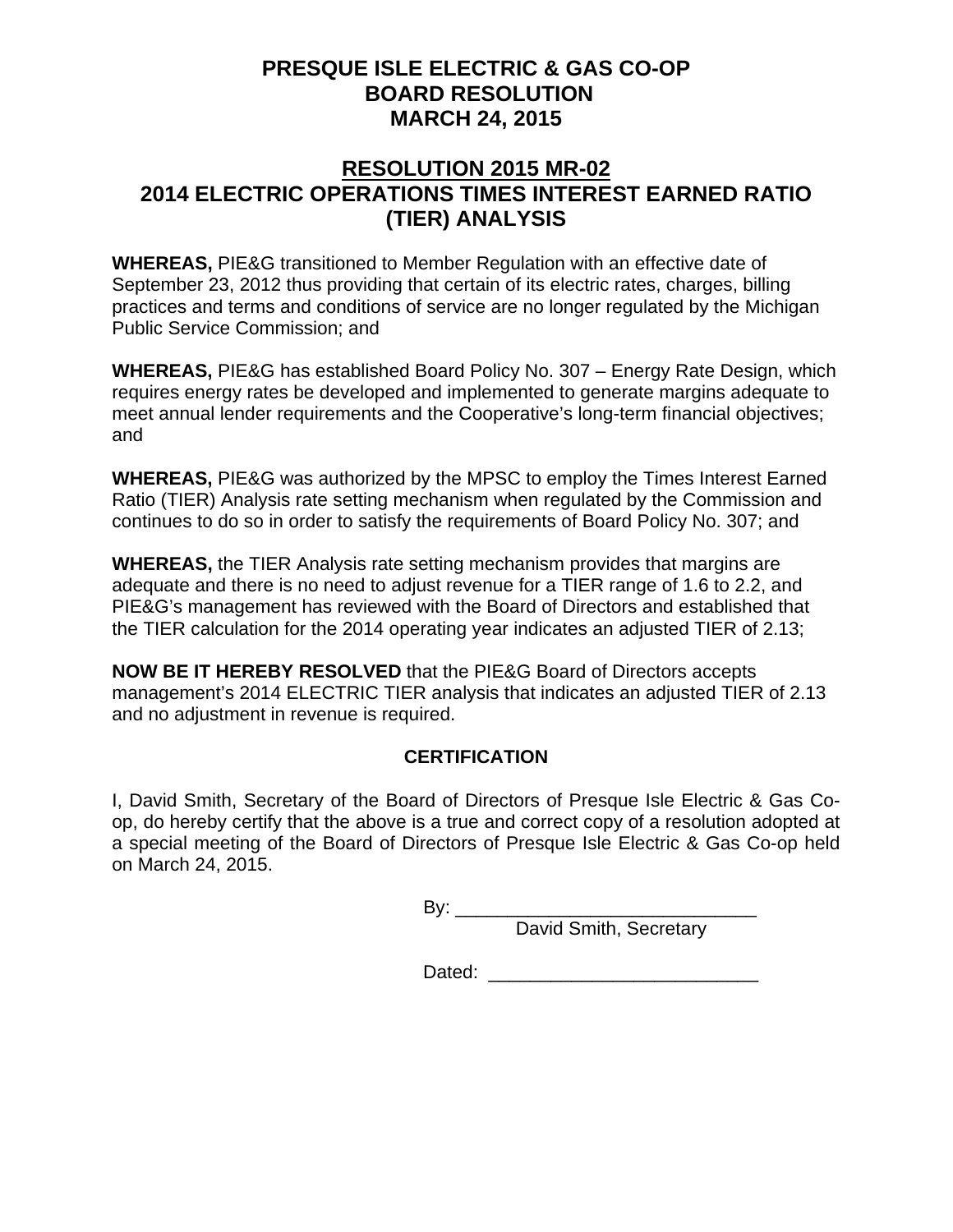Presque Isle Electric & Gas Co-op **Exhibit A-2** 

 $\overline{a}$ 

Page 1 of 1

### **TEST YEAR MARGINS AND INTEREST**

### **12 MONTHS ENDED DECEMBER 31, 2014**

|                   | <b>Operating Margins</b>  | <b>Total Margins</b> | Interest       |
|-------------------|---------------------------|----------------------|----------------|
| December 31, 2014 | $$2,003,108$ <sup>1</sup> | $$3,302,687^2$       | $$1,645,985^3$ |

<sup>1</sup>From December 2014 Form 7, Part 1A, line 20, *Patronage Capital and Operating Margins*.

<sup>2</sup> From December 2014 Form 7, Part 1A, line 28, *Patronage Capital.* 

 $\mathbf{3}$ 3 From December 2014 Form 7, Part 1A, line 15, *Interest on Long Term Debt* -- 2014 Electric Rate Documents.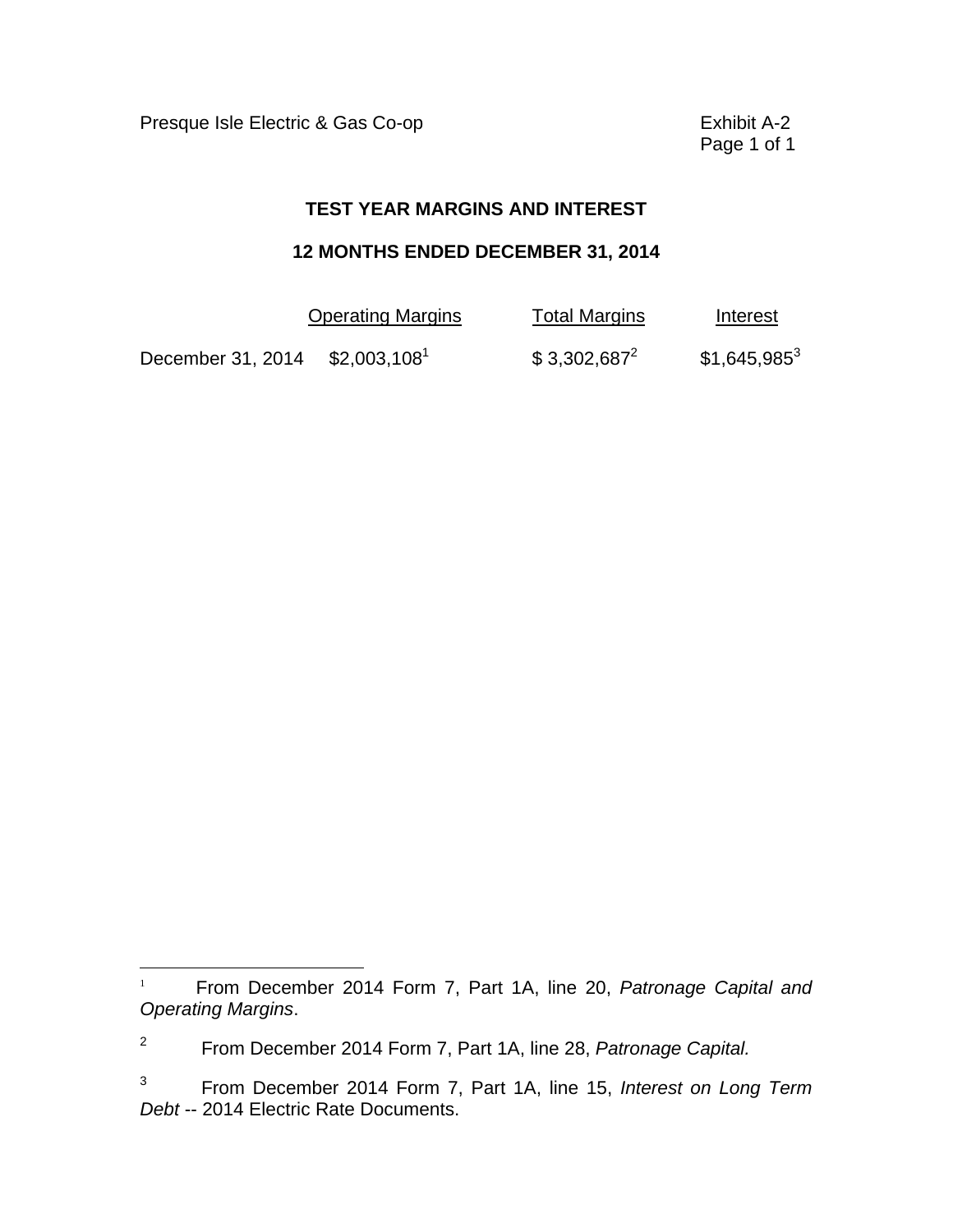Presque Isle Electric & Gas Co-op **Exhibit A-3** 

Page 1 of 2

### **ADJUSTED TOTAL MARGINS**

| Step One: | <b>Unadjusted Total Margins</b>               | $$3,302,687^4$             |
|-----------|-----------------------------------------------|----------------------------|
| Step Two: | Add Back Net Loss From Equity Investments     | $360,207^5$<br>\$          |
|           | <b>Less Typical Weather Related Expenses</b>  | $$(531,146)^6$             |
|           | Less G&T Capital Credits Allocated/Not Paid   | $$(1,316,485)^{7}$         |
|           | Less Other Capital Credits Allocated/Not Paid | $$$ (129,803) <sup>8</sup> |
|           | (continued on next page)                      |                            |

 $\overline{4}$ 4 From Exhibit A-2.

5 5 From December 2014 Form 7, page 1, column (b), line 23, "Income (Loss) from Equity Investments" includes a \$360,207 loss on disposition of utility plant. Accounts 421.10 and 421.20 Gain/(Loss) on Disposition of Utility Plant are to be removed from Total Margins. When that is done, Total Margins increase by \$360,207.

6 Weather related expenses in 2014 were extraordinarily low thus the budgeted expense was included in this analysis to account for anticipated future costs.

7 From December 2014 Form 7, page 1, column (b), line 25a, *"Generation and Transmission Capital Credits"* + Line 25b, "*G&T Capital Credits – PSDFC".* 

8 8 From December 2014 Form 7, page 1, column (b), line 26, *"Other Capital Credits and Patronage Dividends"*, i.e. \$274,705 less \$144,902. The \$144,902 is comprised of the following declared and paid other capital credits or patronage dividends.

| <b>NRUCFC</b> | 76,002 |
|---------------|--------|
| <b>COBANK</b> | 32,233 |
| <b>NISC</b>   | 4,370  |
| <b>CRC</b>    | 557    |
| <b>RESCO</b>  | 31,740 |
| Total         |        |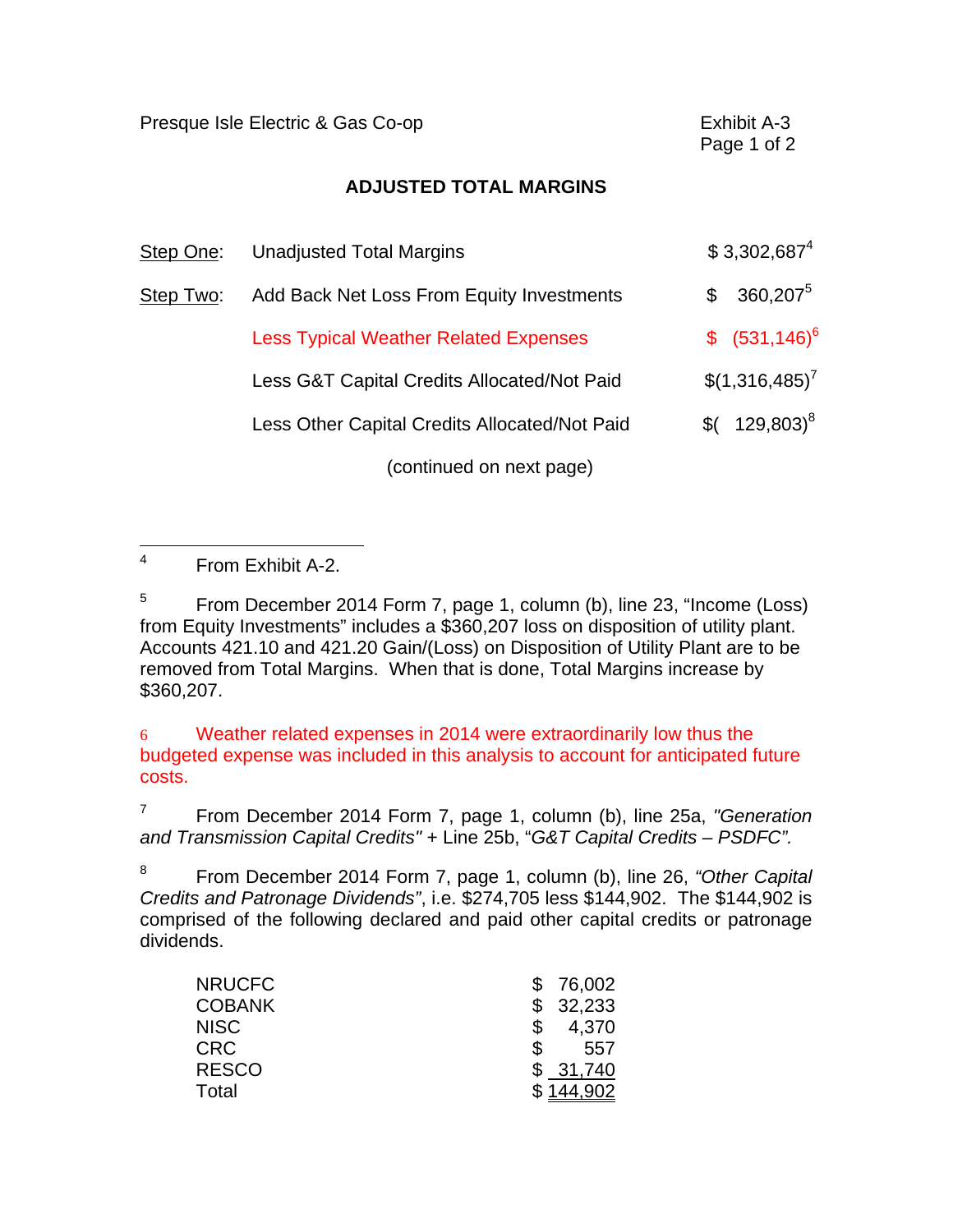| Presque Isle Electric & Gas Co-op                               | Exhibit A-3<br>Page 2 of 2 |  |  |  |
|-----------------------------------------------------------------|----------------------------|--|--|--|
| <b>ADJUSTED TOTAL MARGINS</b><br>(continued from prior page)    |                            |  |  |  |
| Step Three: Add: Issued Capital Credits/Past Years' Allocations | \$1,055,101                |  |  |  |
| Less General Capital Credit Retired to Members                  | \$(880,541)                |  |  |  |
| Step Four: Less Member Remaining Capital Credits Retired        | \$(<br>$\left( 0\right)$   |  |  |  |
| <b>Adjusted Total Margins</b>                                   | \$1,860,020                |  |  |  |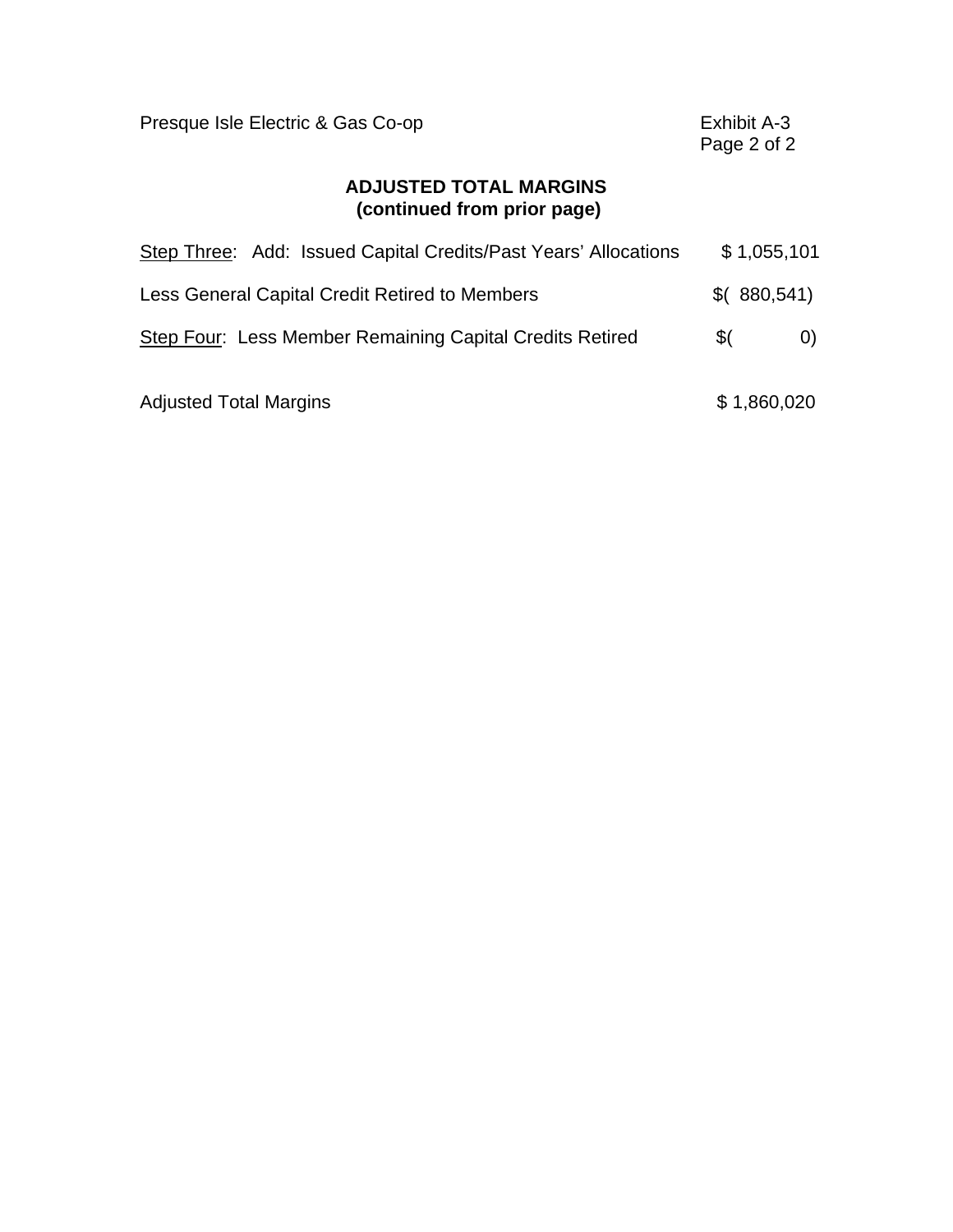Presque Isle Electric & Gas Co-op **Exhibit A-4** 

Page 1 of 1

### **CALCULATION OF REQUIRED TIER REVISION**

1.8 TIER = Necessary Margin + Interest **Interest** 

 $Interest = $1,645,985^9$ 

1.8 TIER = Necessary Margin  $+$  \$1,645,985 Interest \$1,645,985 Interest

Necessary Margins  $= $1,316,788$ 

Target TIER:

1.8 TIER = \$1,316,788 Necessary Margin + \$1,645,985 Interest \$1,645,985 Interest

Actual Adjusted Total TIER:

 $TIER = $1,860,020^{10} + $1,645,985$  Interest = 2.13 TIER \$1,645,985 Interest

Based on Adjusted Total TIER of 2.13, no increase is required.

 $\overline{a}$ 9 From Exhibit A-2.

 $10<sub>1</sub>$ From Exhibit A-3.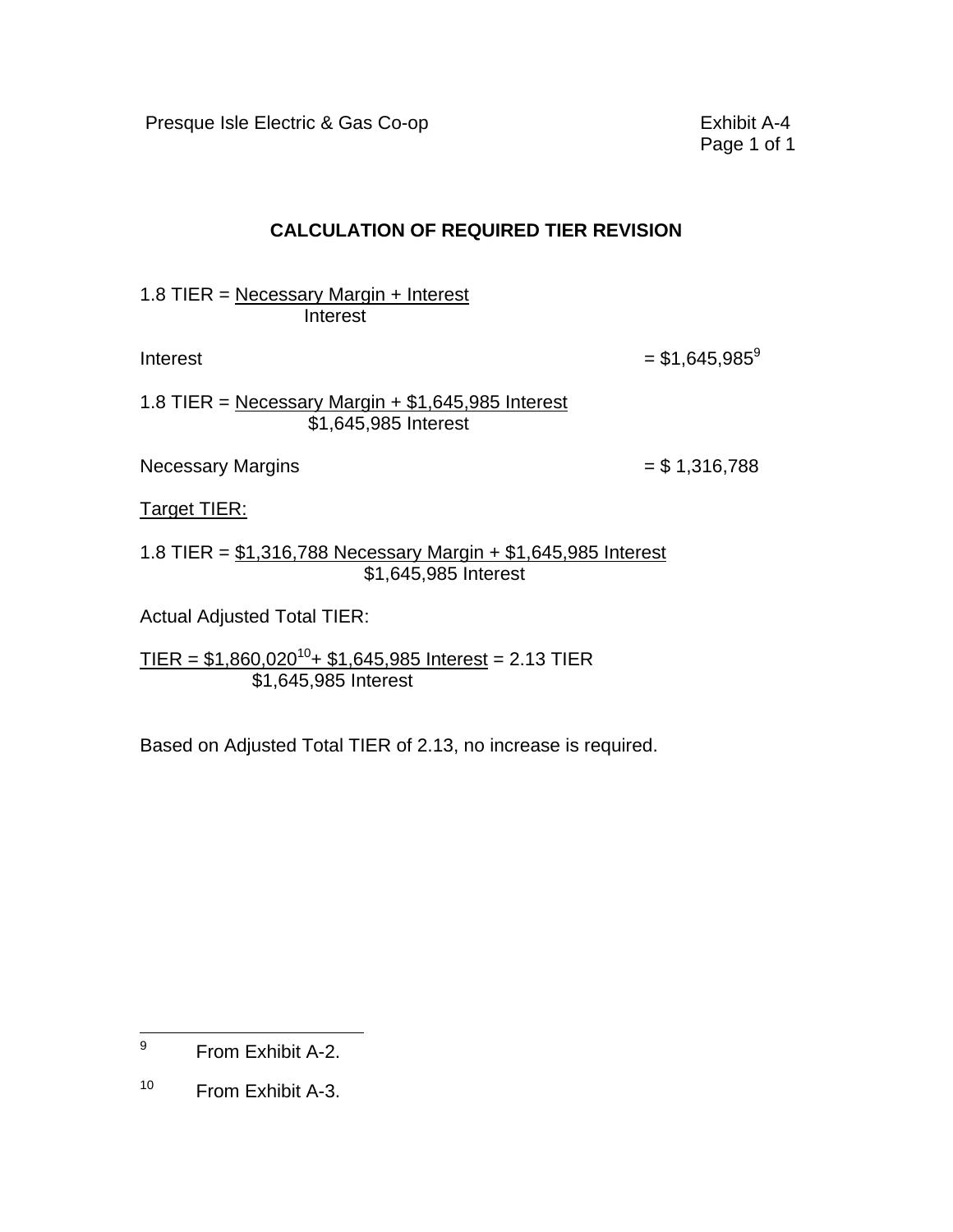### **RECONCILIATION OF OPERATING AND TOTAL MARGINS**

### Line No.

| 1                   | <b>Operating Margins</b>                                |                               | $2,003,108$ <sup>11</sup><br>\$ |
|---------------------|---------------------------------------------------------|-------------------------------|---------------------------------|
| $\overline{2}$<br>3 | Other Income                                            |                               |                                 |
|                     | a. Non Operating Margins - Interest                     | \$<br>$55,579^{12}$           |                                 |
|                     | b. Income from Equity Investments                       | \$<br>$(347, 191)^{13}$       |                                 |
|                     | c. Non Operating Margins – Other                        | \$<br>$0^{14}$                |                                 |
|                     | d. G&T Capital Credits                                  | \$<br>1,316,485 <sup>15</sup> |                                 |
|                     | <b>Other Capital Credits and</b><br>Patronage Dividends | \$<br>274,705 <sup>16</sup>   |                                 |
| 3.                  | <b>Total Additions to Operating Margins</b>             |                               | \$1,299,578                     |
| 4                   | <b>Total Margins</b>                                    |                               | \$3,302,686                     |

 $\overline{a}$ From Exhibit A-2.

 $12<sup>°</sup>$ 12 From December 2014 Form 7, Part 1A, line 21, "*Non Operating Margins – Interest".* 

 $13$ 13 From December 2014 Form 7, Part 1A, line 23, "*Income(Loss) from Equity Investments".* 

 $14$ 14 From December 2014 Form 7, Part 1A, line 24, *"Non Operating Margins – Other".* 

15 <sup>15</sup>From 2014 December Form 7, Part 1A, line 25b, "*G&T Capital Credits - PSDFC"*.

16 16 From December 2014 Form 7, Part 1A, line 26, "*Other Capital Credits and Patronage Dividends"*.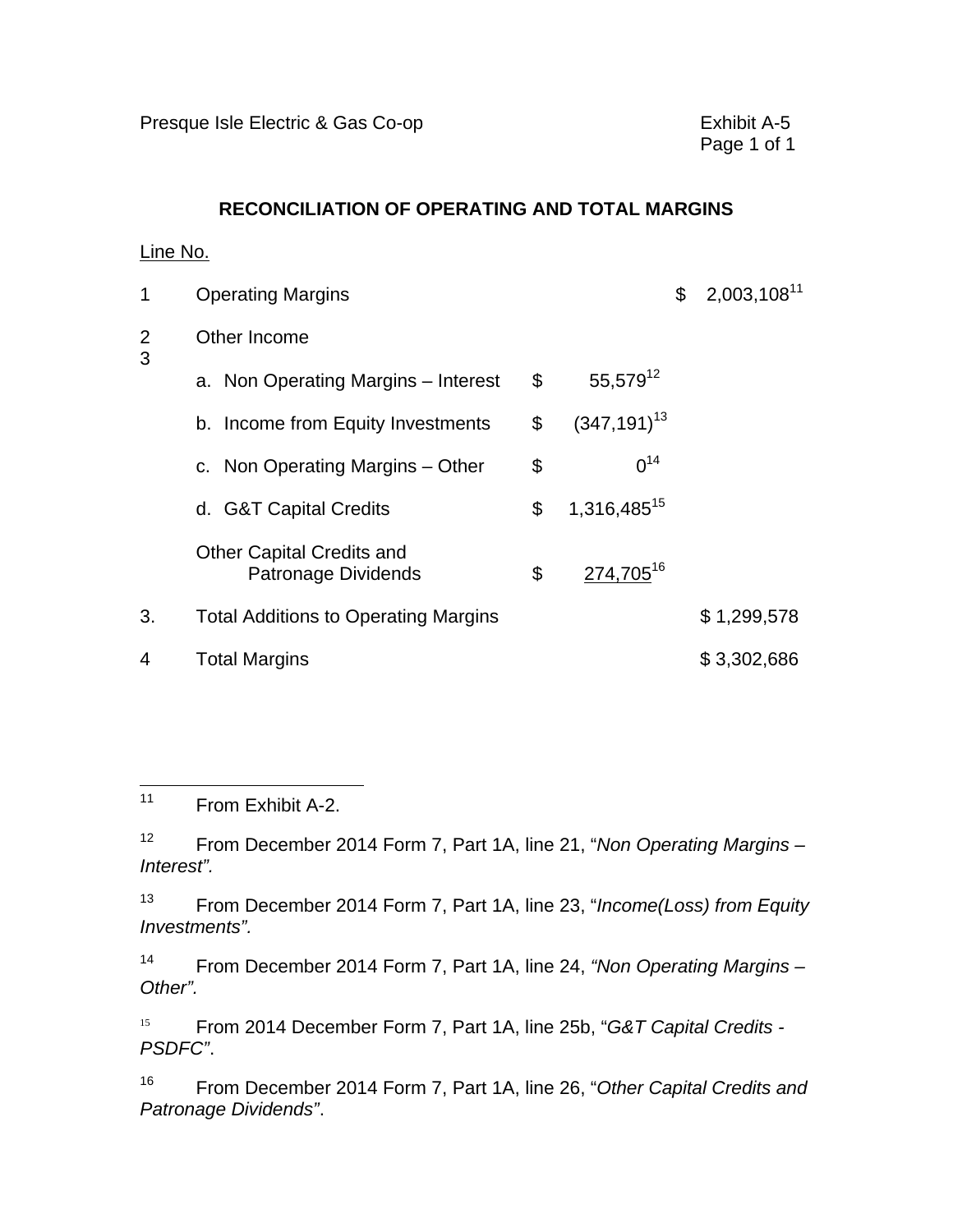### **CALCULATION OF REQUIRED AND REQUESTED INCREASE**

### Line No.

 $\overline{a}$ 

| $\mathbf{1}$   | Required \$ Increase Per Exhibit A-4 | S | 0.00               |
|----------------|--------------------------------------|---|--------------------|
| $\overline{2}$ | 2014 Revenue from Electric Sales     |   | $$35,825,886^{17}$ |
| 3              | Required % Increase                  |   | 0.00%              |
| 4              | 2014 kWh Sales                       |   | 244,248,07418      |
| 5              | Average Mills Per kWh Increase       |   | 0.00 mills per kWh |

<sup>&</sup>lt;sup>17</sup> From December 2014 Form 7, Page 5, Electric Operations Plant Ratios, Sales & Revenue Report, Year to Date Total Sales of Electric Energy, dollars.

 $18\,$ From December 2014 Form 7, Page 5, Electric Operations Plant Ratios, Sales & Revenue Report, Year to Date Total kWh sold.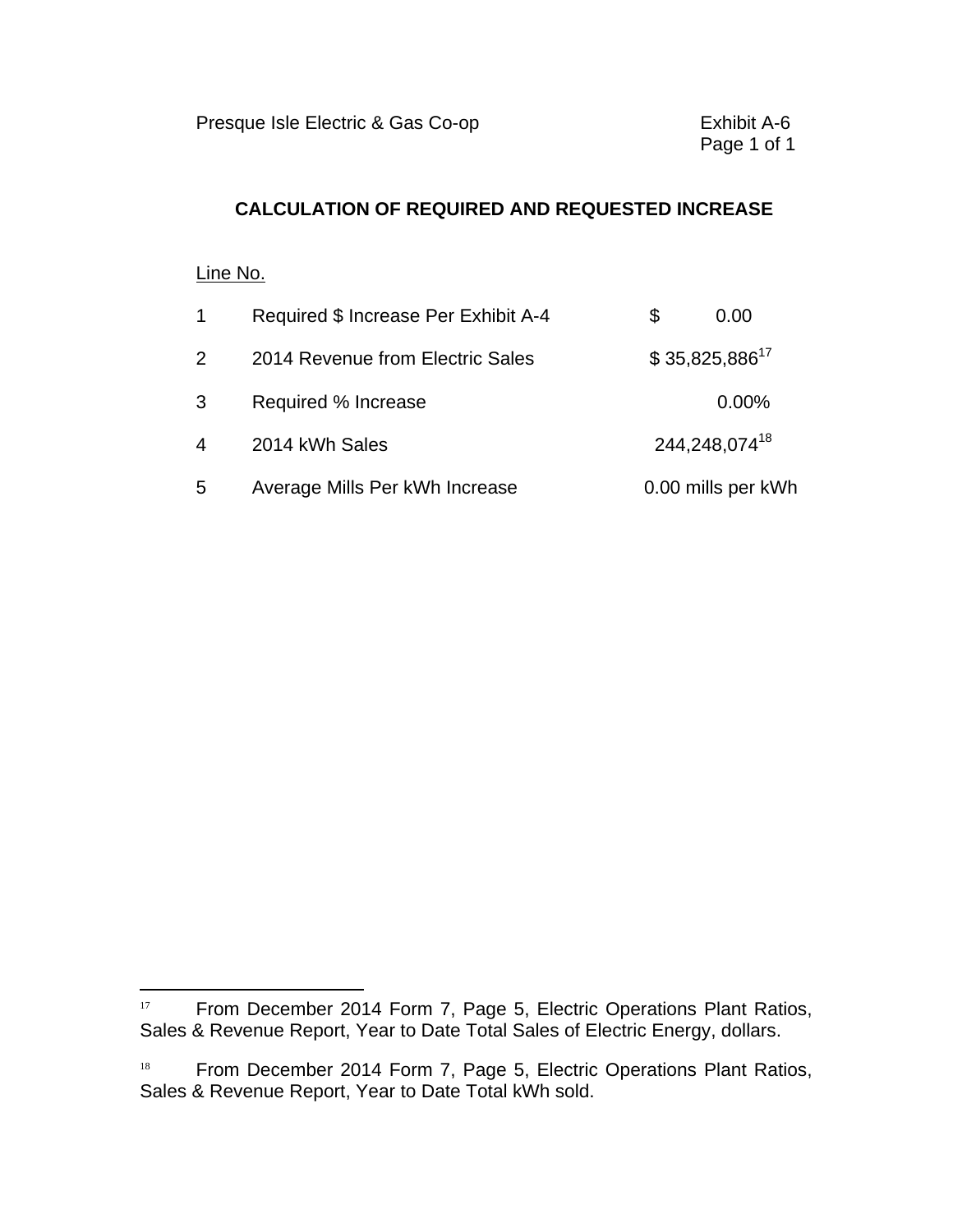19831 M68 Hwy. P.O. Box 308 Onaway, MI 49765 (989) 733-8515 1-800-423-6634 Fax (989) 733-2247

### **CERTIFICATION**

We hereby certify that the entries in this report are in accordance with the accounts and other records of the system and reflect the status of the system<br>to the best of our knowledge and belief.

Signature of Chief Financial Officer **Date** 

Signature of Chief Executive Officer **Date** 

### FOR THE PERIOD ENDED DECEMBER 31, 2014 PART 1A - STATEMENT OF ELECTRICAL OPERATIONS

| Line<br><b>Number</b><br>2013<br>2014<br><b>BUDGET</b><br><b>Operating Revenue - Electric</b><br>36,106,758<br>36,587,101<br>35,770,979<br>3,107,017<br>1.<br>1.<br><b>Total Revenue</b><br>36,106,758<br>36,587,101<br>35,770,979<br>3,107,017<br>Cost of Purchased Energy - Electric<br>21,282,518<br>21,096,346<br>3.<br>21,896,813<br>1,866,826<br>3.<br><b>Total Cost of Energy Sold</b><br>21,282,518<br>21,896,813<br>21,096,346<br>1,866,826<br><b>Gross Revenues</b><br>14,824,240<br>14,690,288<br>14,674,633<br>1,240,190<br>1,012,310<br>5.<br>Distribution Expense - Operation<br>885,762<br>953,911<br>53,488<br>Distribution Expense - Maintenance<br>3,091,707<br>3,033,594<br>3,806,513<br>6.<br>303,468<br>7.<br><b>Consumer Accounts Expense</b><br>1,375,194<br>1,484,989<br>1,545,753<br>107,453<br><b>Customer Service and Informational Expens</b><br>8.<br>553,127<br>474,625<br>608,247<br>44,386<br>10.<br>Administrative and General Expense<br>1,364,687<br>106,796<br>1,331,268<br>1,399,763<br><b>Total Operation &amp; Maintenance Expense</b><br>7,363,606<br>7,278,733<br>8,279,111<br>615,591<br>12.<br>Depreciation & Amortization Expense<br>2,759,795<br>2,834,479<br>2,993,304<br>240,801<br>13.<br>Tax Expense - Property & Gross Receipts<br>787,208<br>868,124<br>813,710<br>78,481<br>Tax Expense - Other<br>14.<br>2,582<br>1,960<br>31,074<br>409<br>15.<br>131,172<br>Interest on Long-Term Debt<br>1,755,163<br>1,645,985<br>1,813,689<br>Interest Expense - Other<br>17.<br>134,118<br>57,899<br>173,836<br>3,646<br>18.<br><b>Other Deductions</b><br>1,625<br>0<br>0<br>0<br>12,804,098<br>12,687,179<br>14,104,724<br>1,070,100<br><b>Total Cost of Operations</b><br>20.<br>Patronage Capital & Operating Margins<br>2,020,142<br>2,003,108<br>569,909<br>170,091<br>21.<br>Non-Operating Margins - Interest<br>51,049<br>55,579<br>54,452<br>455<br>23.<br>(347, 191)<br>Income (Loss) from Equity Investments<br>(184, 224)<br>(17,094)<br>(130, 196)<br>24.<br>Non-Operating Margins - Other<br>0<br>0<br>0<br>0<br>25.a<br>Generation and Transmission Capital Credits<br>1,761,560<br>1,316,485<br>1,300,000<br>1,316,485<br>25.b<br>G & T Capital Credits - PSDFC<br>$\Omega$<br>0<br>$\Omega$<br>$\Omega$<br>Other Capital Credits and Patronage Divider<br>286,700<br>274,705<br>266,671<br>18,575<br>26.<br>27.<br>Extraordinary Items See attached sheet<br>0<br>$\Omega$<br>$\Omega$<br>$\Omega$<br>28.<br><b>Patronage Capital</b><br>3,935,226<br>3,302,687<br>2,173,937<br>1,375,410<br>Net T.I.E.R.<br>3.08<br>2.94<br>Operating T.I.E.R.<br>2.07<br>2.18<br>PART 2A - DATA ON ELECTRICAL DISTRIBUTION PLANT<br>YEAR TO DATE<br><b>ITEM</b><br>2014<br>2013<br>1. New Services Connected<br>155<br>164<br>57<br>2. Services Retired<br>3. Total Services in Place<br>35,822<br>35,598<br>4. Idle Services (Excl Seasonal)<br>2,606<br>2,549<br>5. Miles Distribution - Overhead<br>3,854<br>3,852<br>6. Miles Distribution - Underground<br>992<br>1,011<br>7. Total Miles Energized $(5 + 6)$<br>4,846 | <b>RUS Form 7</b> | <b>ITEM</b> | <b>YEAR TO DATE</b> | <b>THIS MONTH</b> |  |
|---------------------------------------------------------------------------------------------------------------------------------------------------------------------------------------------------------------------------------------------------------------------------------------------------------------------------------------------------------------------------------------------------------------------------------------------------------------------------------------------------------------------------------------------------------------------------------------------------------------------------------------------------------------------------------------------------------------------------------------------------------------------------------------------------------------------------------------------------------------------------------------------------------------------------------------------------------------------------------------------------------------------------------------------------------------------------------------------------------------------------------------------------------------------------------------------------------------------------------------------------------------------------------------------------------------------------------------------------------------------------------------------------------------------------------------------------------------------------------------------------------------------------------------------------------------------------------------------------------------------------------------------------------------------------------------------------------------------------------------------------------------------------------------------------------------------------------------------------------------------------------------------------------------------------------------------------------------------------------------------------------------------------------------------------------------------------------------------------------------------------------------------------------------------------------------------------------------------------------------------------------------------------------------------------------------------------------------------------------------------------------------------------------------------------------------------------------------------------------------------------------------------------------------------------------------------------------------------------------------------------------------------------------------------------------------------------------------------------------------------------------------------------------------------------------------------------------------------------------------------------------------------------------------------------------------------------------------------------------------------------------------------------------------------------------------------------|-------------------|-------------|---------------------|-------------------|--|
|                                                                                                                                                                                                                                                                                                                                                                                                                                                                                                                                                                                                                                                                                                                                                                                                                                                                                                                                                                                                                                                                                                                                                                                                                                                                                                                                                                                                                                                                                                                                                                                                                                                                                                                                                                                                                                                                                                                                                                                                                                                                                                                                                                                                                                                                                                                                                                                                                                                                                                                                                                                                                                                                                                                                                                                                                                                                                                                                                                                                                                                                           |                   |             |                     |                   |  |
|                                                                                                                                                                                                                                                                                                                                                                                                                                                                                                                                                                                                                                                                                                                                                                                                                                                                                                                                                                                                                                                                                                                                                                                                                                                                                                                                                                                                                                                                                                                                                                                                                                                                                                                                                                                                                                                                                                                                                                                                                                                                                                                                                                                                                                                                                                                                                                                                                                                                                                                                                                                                                                                                                                                                                                                                                                                                                                                                                                                                                                                                           |                   |             |                     |                   |  |
|                                                                                                                                                                                                                                                                                                                                                                                                                                                                                                                                                                                                                                                                                                                                                                                                                                                                                                                                                                                                                                                                                                                                                                                                                                                                                                                                                                                                                                                                                                                                                                                                                                                                                                                                                                                                                                                                                                                                                                                                                                                                                                                                                                                                                                                                                                                                                                                                                                                                                                                                                                                                                                                                                                                                                                                                                                                                                                                                                                                                                                                                           |                   |             |                     |                   |  |
|                                                                                                                                                                                                                                                                                                                                                                                                                                                                                                                                                                                                                                                                                                                                                                                                                                                                                                                                                                                                                                                                                                                                                                                                                                                                                                                                                                                                                                                                                                                                                                                                                                                                                                                                                                                                                                                                                                                                                                                                                                                                                                                                                                                                                                                                                                                                                                                                                                                                                                                                                                                                                                                                                                                                                                                                                                                                                                                                                                                                                                                                           |                   |             |                     |                   |  |
|                                                                                                                                                                                                                                                                                                                                                                                                                                                                                                                                                                                                                                                                                                                                                                                                                                                                                                                                                                                                                                                                                                                                                                                                                                                                                                                                                                                                                                                                                                                                                                                                                                                                                                                                                                                                                                                                                                                                                                                                                                                                                                                                                                                                                                                                                                                                                                                                                                                                                                                                                                                                                                                                                                                                                                                                                                                                                                                                                                                                                                                                           |                   |             |                     |                   |  |
|                                                                                                                                                                                                                                                                                                                                                                                                                                                                                                                                                                                                                                                                                                                                                                                                                                                                                                                                                                                                                                                                                                                                                                                                                                                                                                                                                                                                                                                                                                                                                                                                                                                                                                                                                                                                                                                                                                                                                                                                                                                                                                                                                                                                                                                                                                                                                                                                                                                                                                                                                                                                                                                                                                                                                                                                                                                                                                                                                                                                                                                                           |                   |             |                     |                   |  |
|                                                                                                                                                                                                                                                                                                                                                                                                                                                                                                                                                                                                                                                                                                                                                                                                                                                                                                                                                                                                                                                                                                                                                                                                                                                                                                                                                                                                                                                                                                                                                                                                                                                                                                                                                                                                                                                                                                                                                                                                                                                                                                                                                                                                                                                                                                                                                                                                                                                                                                                                                                                                                                                                                                                                                                                                                                                                                                                                                                                                                                                                           |                   |             |                     |                   |  |
|                                                                                                                                                                                                                                                                                                                                                                                                                                                                                                                                                                                                                                                                                                                                                                                                                                                                                                                                                                                                                                                                                                                                                                                                                                                                                                                                                                                                                                                                                                                                                                                                                                                                                                                                                                                                                                                                                                                                                                                                                                                                                                                                                                                                                                                                                                                                                                                                                                                                                                                                                                                                                                                                                                                                                                                                                                                                                                                                                                                                                                                                           |                   |             |                     |                   |  |
|                                                                                                                                                                                                                                                                                                                                                                                                                                                                                                                                                                                                                                                                                                                                                                                                                                                                                                                                                                                                                                                                                                                                                                                                                                                                                                                                                                                                                                                                                                                                                                                                                                                                                                                                                                                                                                                                                                                                                                                                                                                                                                                                                                                                                                                                                                                                                                                                                                                                                                                                                                                                                                                                                                                                                                                                                                                                                                                                                                                                                                                                           |                   |             |                     |                   |  |
|                                                                                                                                                                                                                                                                                                                                                                                                                                                                                                                                                                                                                                                                                                                                                                                                                                                                                                                                                                                                                                                                                                                                                                                                                                                                                                                                                                                                                                                                                                                                                                                                                                                                                                                                                                                                                                                                                                                                                                                                                                                                                                                                                                                                                                                                                                                                                                                                                                                                                                                                                                                                                                                                                                                                                                                                                                                                                                                                                                                                                                                                           |                   |             |                     |                   |  |
|                                                                                                                                                                                                                                                                                                                                                                                                                                                                                                                                                                                                                                                                                                                                                                                                                                                                                                                                                                                                                                                                                                                                                                                                                                                                                                                                                                                                                                                                                                                                                                                                                                                                                                                                                                                                                                                                                                                                                                                                                                                                                                                                                                                                                                                                                                                                                                                                                                                                                                                                                                                                                                                                                                                                                                                                                                                                                                                                                                                                                                                                           |                   |             |                     |                   |  |
|                                                                                                                                                                                                                                                                                                                                                                                                                                                                                                                                                                                                                                                                                                                                                                                                                                                                                                                                                                                                                                                                                                                                                                                                                                                                                                                                                                                                                                                                                                                                                                                                                                                                                                                                                                                                                                                                                                                                                                                                                                                                                                                                                                                                                                                                                                                                                                                                                                                                                                                                                                                                                                                                                                                                                                                                                                                                                                                                                                                                                                                                           |                   |             |                     |                   |  |
|                                                                                                                                                                                                                                                                                                                                                                                                                                                                                                                                                                                                                                                                                                                                                                                                                                                                                                                                                                                                                                                                                                                                                                                                                                                                                                                                                                                                                                                                                                                                                                                                                                                                                                                                                                                                                                                                                                                                                                                                                                                                                                                                                                                                                                                                                                                                                                                                                                                                                                                                                                                                                                                                                                                                                                                                                                                                                                                                                                                                                                                                           |                   |             |                     |                   |  |
|                                                                                                                                                                                                                                                                                                                                                                                                                                                                                                                                                                                                                                                                                                                                                                                                                                                                                                                                                                                                                                                                                                                                                                                                                                                                                                                                                                                                                                                                                                                                                                                                                                                                                                                                                                                                                                                                                                                                                                                                                                                                                                                                                                                                                                                                                                                                                                                                                                                                                                                                                                                                                                                                                                                                                                                                                                                                                                                                                                                                                                                                           |                   |             |                     |                   |  |
|                                                                                                                                                                                                                                                                                                                                                                                                                                                                                                                                                                                                                                                                                                                                                                                                                                                                                                                                                                                                                                                                                                                                                                                                                                                                                                                                                                                                                                                                                                                                                                                                                                                                                                                                                                                                                                                                                                                                                                                                                                                                                                                                                                                                                                                                                                                                                                                                                                                                                                                                                                                                                                                                                                                                                                                                                                                                                                                                                                                                                                                                           |                   |             |                     |                   |  |
|                                                                                                                                                                                                                                                                                                                                                                                                                                                                                                                                                                                                                                                                                                                                                                                                                                                                                                                                                                                                                                                                                                                                                                                                                                                                                                                                                                                                                                                                                                                                                                                                                                                                                                                                                                                                                                                                                                                                                                                                                                                                                                                                                                                                                                                                                                                                                                                                                                                                                                                                                                                                                                                                                                                                                                                                                                                                                                                                                                                                                                                                           |                   |             |                     |                   |  |
|                                                                                                                                                                                                                                                                                                                                                                                                                                                                                                                                                                                                                                                                                                                                                                                                                                                                                                                                                                                                                                                                                                                                                                                                                                                                                                                                                                                                                                                                                                                                                                                                                                                                                                                                                                                                                                                                                                                                                                                                                                                                                                                                                                                                                                                                                                                                                                                                                                                                                                                                                                                                                                                                                                                                                                                                                                                                                                                                                                                                                                                                           |                   |             |                     |                   |  |
|                                                                                                                                                                                                                                                                                                                                                                                                                                                                                                                                                                                                                                                                                                                                                                                                                                                                                                                                                                                                                                                                                                                                                                                                                                                                                                                                                                                                                                                                                                                                                                                                                                                                                                                                                                                                                                                                                                                                                                                                                                                                                                                                                                                                                                                                                                                                                                                                                                                                                                                                                                                                                                                                                                                                                                                                                                                                                                                                                                                                                                                                           |                   |             |                     |                   |  |
|                                                                                                                                                                                                                                                                                                                                                                                                                                                                                                                                                                                                                                                                                                                                                                                                                                                                                                                                                                                                                                                                                                                                                                                                                                                                                                                                                                                                                                                                                                                                                                                                                                                                                                                                                                                                                                                                                                                                                                                                                                                                                                                                                                                                                                                                                                                                                                                                                                                                                                                                                                                                                                                                                                                                                                                                                                                                                                                                                                                                                                                                           |                   |             |                     |                   |  |
|                                                                                                                                                                                                                                                                                                                                                                                                                                                                                                                                                                                                                                                                                                                                                                                                                                                                                                                                                                                                                                                                                                                                                                                                                                                                                                                                                                                                                                                                                                                                                                                                                                                                                                                                                                                                                                                                                                                                                                                                                                                                                                                                                                                                                                                                                                                                                                                                                                                                                                                                                                                                                                                                                                                                                                                                                                                                                                                                                                                                                                                                           |                   |             |                     |                   |  |
|                                                                                                                                                                                                                                                                                                                                                                                                                                                                                                                                                                                                                                                                                                                                                                                                                                                                                                                                                                                                                                                                                                                                                                                                                                                                                                                                                                                                                                                                                                                                                                                                                                                                                                                                                                                                                                                                                                                                                                                                                                                                                                                                                                                                                                                                                                                                                                                                                                                                                                                                                                                                                                                                                                                                                                                                                                                                                                                                                                                                                                                                           |                   |             |                     |                   |  |
|                                                                                                                                                                                                                                                                                                                                                                                                                                                                                                                                                                                                                                                                                                                                                                                                                                                                                                                                                                                                                                                                                                                                                                                                                                                                                                                                                                                                                                                                                                                                                                                                                                                                                                                                                                                                                                                                                                                                                                                                                                                                                                                                                                                                                                                                                                                                                                                                                                                                                                                                                                                                                                                                                                                                                                                                                                                                                                                                                                                                                                                                           |                   |             |                     |                   |  |
|                                                                                                                                                                                                                                                                                                                                                                                                                                                                                                                                                                                                                                                                                                                                                                                                                                                                                                                                                                                                                                                                                                                                                                                                                                                                                                                                                                                                                                                                                                                                                                                                                                                                                                                                                                                                                                                                                                                                                                                                                                                                                                                                                                                                                                                                                                                                                                                                                                                                                                                                                                                                                                                                                                                                                                                                                                                                                                                                                                                                                                                                           |                   |             |                     |                   |  |
|                                                                                                                                                                                                                                                                                                                                                                                                                                                                                                                                                                                                                                                                                                                                                                                                                                                                                                                                                                                                                                                                                                                                                                                                                                                                                                                                                                                                                                                                                                                                                                                                                                                                                                                                                                                                                                                                                                                                                                                                                                                                                                                                                                                                                                                                                                                                                                                                                                                                                                                                                                                                                                                                                                                                                                                                                                                                                                                                                                                                                                                                           |                   |             |                     |                   |  |
|                                                                                                                                                                                                                                                                                                                                                                                                                                                                                                                                                                                                                                                                                                                                                                                                                                                                                                                                                                                                                                                                                                                                                                                                                                                                                                                                                                                                                                                                                                                                                                                                                                                                                                                                                                                                                                                                                                                                                                                                                                                                                                                                                                                                                                                                                                                                                                                                                                                                                                                                                                                                                                                                                                                                                                                                                                                                                                                                                                                                                                                                           |                   |             |                     |                   |  |
|                                                                                                                                                                                                                                                                                                                                                                                                                                                                                                                                                                                                                                                                                                                                                                                                                                                                                                                                                                                                                                                                                                                                                                                                                                                                                                                                                                                                                                                                                                                                                                                                                                                                                                                                                                                                                                                                                                                                                                                                                                                                                                                                                                                                                                                                                                                                                                                                                                                                                                                                                                                                                                                                                                                                                                                                                                                                                                                                                                                                                                                                           |                   |             |                     |                   |  |
|                                                                                                                                                                                                                                                                                                                                                                                                                                                                                                                                                                                                                                                                                                                                                                                                                                                                                                                                                                                                                                                                                                                                                                                                                                                                                                                                                                                                                                                                                                                                                                                                                                                                                                                                                                                                                                                                                                                                                                                                                                                                                                                                                                                                                                                                                                                                                                                                                                                                                                                                                                                                                                                                                                                                                                                                                                                                                                                                                                                                                                                                           |                   |             |                     |                   |  |
|                                                                                                                                                                                                                                                                                                                                                                                                                                                                                                                                                                                                                                                                                                                                                                                                                                                                                                                                                                                                                                                                                                                                                                                                                                                                                                                                                                                                                                                                                                                                                                                                                                                                                                                                                                                                                                                                                                                                                                                                                                                                                                                                                                                                                                                                                                                                                                                                                                                                                                                                                                                                                                                                                                                                                                                                                                                                                                                                                                                                                                                                           |                   |             |                     |                   |  |
|                                                                                                                                                                                                                                                                                                                                                                                                                                                                                                                                                                                                                                                                                                                                                                                                                                                                                                                                                                                                                                                                                                                                                                                                                                                                                                                                                                                                                                                                                                                                                                                                                                                                                                                                                                                                                                                                                                                                                                                                                                                                                                                                                                                                                                                                                                                                                                                                                                                                                                                                                                                                                                                                                                                                                                                                                                                                                                                                                                                                                                                                           |                   |             |                     |                   |  |
|                                                                                                                                                                                                                                                                                                                                                                                                                                                                                                                                                                                                                                                                                                                                                                                                                                                                                                                                                                                                                                                                                                                                                                                                                                                                                                                                                                                                                                                                                                                                                                                                                                                                                                                                                                                                                                                                                                                                                                                                                                                                                                                                                                                                                                                                                                                                                                                                                                                                                                                                                                                                                                                                                                                                                                                                                                                                                                                                                                                                                                                                           |                   |             |                     |                   |  |
|                                                                                                                                                                                                                                                                                                                                                                                                                                                                                                                                                                                                                                                                                                                                                                                                                                                                                                                                                                                                                                                                                                                                                                                                                                                                                                                                                                                                                                                                                                                                                                                                                                                                                                                                                                                                                                                                                                                                                                                                                                                                                                                                                                                                                                                                                                                                                                                                                                                                                                                                                                                                                                                                                                                                                                                                                                                                                                                                                                                                                                                                           |                   |             |                     |                   |  |
|                                                                                                                                                                                                                                                                                                                                                                                                                                                                                                                                                                                                                                                                                                                                                                                                                                                                                                                                                                                                                                                                                                                                                                                                                                                                                                                                                                                                                                                                                                                                                                                                                                                                                                                                                                                                                                                                                                                                                                                                                                                                                                                                                                                                                                                                                                                                                                                                                                                                                                                                                                                                                                                                                                                                                                                                                                                                                                                                                                                                                                                                           |                   |             |                     |                   |  |
|                                                                                                                                                                                                                                                                                                                                                                                                                                                                                                                                                                                                                                                                                                                                                                                                                                                                                                                                                                                                                                                                                                                                                                                                                                                                                                                                                                                                                                                                                                                                                                                                                                                                                                                                                                                                                                                                                                                                                                                                                                                                                                                                                                                                                                                                                                                                                                                                                                                                                                                                                                                                                                                                                                                                                                                                                                                                                                                                                                                                                                                                           |                   |             |                     |                   |  |
|                                                                                                                                                                                                                                                                                                                                                                                                                                                                                                                                                                                                                                                                                                                                                                                                                                                                                                                                                                                                                                                                                                                                                                                                                                                                                                                                                                                                                                                                                                                                                                                                                                                                                                                                                                                                                                                                                                                                                                                                                                                                                                                                                                                                                                                                                                                                                                                                                                                                                                                                                                                                                                                                                                                                                                                                                                                                                                                                                                                                                                                                           |                   |             |                     |                   |  |
|                                                                                                                                                                                                                                                                                                                                                                                                                                                                                                                                                                                                                                                                                                                                                                                                                                                                                                                                                                                                                                                                                                                                                                                                                                                                                                                                                                                                                                                                                                                                                                                                                                                                                                                                                                                                                                                                                                                                                                                                                                                                                                                                                                                                                                                                                                                                                                                                                                                                                                                                                                                                                                                                                                                                                                                                                                                                                                                                                                                                                                                                           |                   |             |                     |                   |  |
|                                                                                                                                                                                                                                                                                                                                                                                                                                                                                                                                                                                                                                                                                                                                                                                                                                                                                                                                                                                                                                                                                                                                                                                                                                                                                                                                                                                                                                                                                                                                                                                                                                                                                                                                                                                                                                                                                                                                                                                                                                                                                                                                                                                                                                                                                                                                                                                                                                                                                                                                                                                                                                                                                                                                                                                                                                                                                                                                                                                                                                                                           |                   |             |                     |                   |  |
|                                                                                                                                                                                                                                                                                                                                                                                                                                                                                                                                                                                                                                                                                                                                                                                                                                                                                                                                                                                                                                                                                                                                                                                                                                                                                                                                                                                                                                                                                                                                                                                                                                                                                                                                                                                                                                                                                                                                                                                                                                                                                                                                                                                                                                                                                                                                                                                                                                                                                                                                                                                                                                                                                                                                                                                                                                                                                                                                                                                                                                                                           |                   |             |                     |                   |  |
|                                                                                                                                                                                                                                                                                                                                                                                                                                                                                                                                                                                                                                                                                                                                                                                                                                                                                                                                                                                                                                                                                                                                                                                                                                                                                                                                                                                                                                                                                                                                                                                                                                                                                                                                                                                                                                                                                                                                                                                                                                                                                                                                                                                                                                                                                                                                                                                                                                                                                                                                                                                                                                                                                                                                                                                                                                                                                                                                                                                                                                                                           |                   |             |                     |                   |  |
|                                                                                                                                                                                                                                                                                                                                                                                                                                                                                                                                                                                                                                                                                                                                                                                                                                                                                                                                                                                                                                                                                                                                                                                                                                                                                                                                                                                                                                                                                                                                                                                                                                                                                                                                                                                                                                                                                                                                                                                                                                                                                                                                                                                                                                                                                                                                                                                                                                                                                                                                                                                                                                                                                                                                                                                                                                                                                                                                                                                                                                                                           |                   |             |                     |                   |  |
|                                                                                                                                                                                                                                                                                                                                                                                                                                                                                                                                                                                                                                                                                                                                                                                                                                                                                                                                                                                                                                                                                                                                                                                                                                                                                                                                                                                                                                                                                                                                                                                                                                                                                                                                                                                                                                                                                                                                                                                                                                                                                                                                                                                                                                                                                                                                                                                                                                                                                                                                                                                                                                                                                                                                                                                                                                                                                                                                                                                                                                                                           |                   |             |                     |                   |  |
|                                                                                                                                                                                                                                                                                                                                                                                                                                                                                                                                                                                                                                                                                                                                                                                                                                                                                                                                                                                                                                                                                                                                                                                                                                                                                                                                                                                                                                                                                                                                                                                                                                                                                                                                                                                                                                                                                                                                                                                                                                                                                                                                                                                                                                                                                                                                                                                                                                                                                                                                                                                                                                                                                                                                                                                                                                                                                                                                                                                                                                                                           |                   |             | 94                  |                   |  |
|                                                                                                                                                                                                                                                                                                                                                                                                                                                                                                                                                                                                                                                                                                                                                                                                                                                                                                                                                                                                                                                                                                                                                                                                                                                                                                                                                                                                                                                                                                                                                                                                                                                                                                                                                                                                                                                                                                                                                                                                                                                                                                                                                                                                                                                                                                                                                                                                                                                                                                                                                                                                                                                                                                                                                                                                                                                                                                                                                                                                                                                                           |                   |             |                     |                   |  |
|                                                                                                                                                                                                                                                                                                                                                                                                                                                                                                                                                                                                                                                                                                                                                                                                                                                                                                                                                                                                                                                                                                                                                                                                                                                                                                                                                                                                                                                                                                                                                                                                                                                                                                                                                                                                                                                                                                                                                                                                                                                                                                                                                                                                                                                                                                                                                                                                                                                                                                                                                                                                                                                                                                                                                                                                                                                                                                                                                                                                                                                                           |                   |             |                     |                   |  |
|                                                                                                                                                                                                                                                                                                                                                                                                                                                                                                                                                                                                                                                                                                                                                                                                                                                                                                                                                                                                                                                                                                                                                                                                                                                                                                                                                                                                                                                                                                                                                                                                                                                                                                                                                                                                                                                                                                                                                                                                                                                                                                                                                                                                                                                                                                                                                                                                                                                                                                                                                                                                                                                                                                                                                                                                                                                                                                                                                                                                                                                                           |                   |             |                     |                   |  |
|                                                                                                                                                                                                                                                                                                                                                                                                                                                                                                                                                                                                                                                                                                                                                                                                                                                                                                                                                                                                                                                                                                                                                                                                                                                                                                                                                                                                                                                                                                                                                                                                                                                                                                                                                                                                                                                                                                                                                                                                                                                                                                                                                                                                                                                                                                                                                                                                                                                                                                                                                                                                                                                                                                                                                                                                                                                                                                                                                                                                                                                                           |                   |             |                     |                   |  |
|                                                                                                                                                                                                                                                                                                                                                                                                                                                                                                                                                                                                                                                                                                                                                                                                                                                                                                                                                                                                                                                                                                                                                                                                                                                                                                                                                                                                                                                                                                                                                                                                                                                                                                                                                                                                                                                                                                                                                                                                                                                                                                                                                                                                                                                                                                                                                                                                                                                                                                                                                                                                                                                                                                                                                                                                                                                                                                                                                                                                                                                                           |                   |             |                     | 4,863             |  |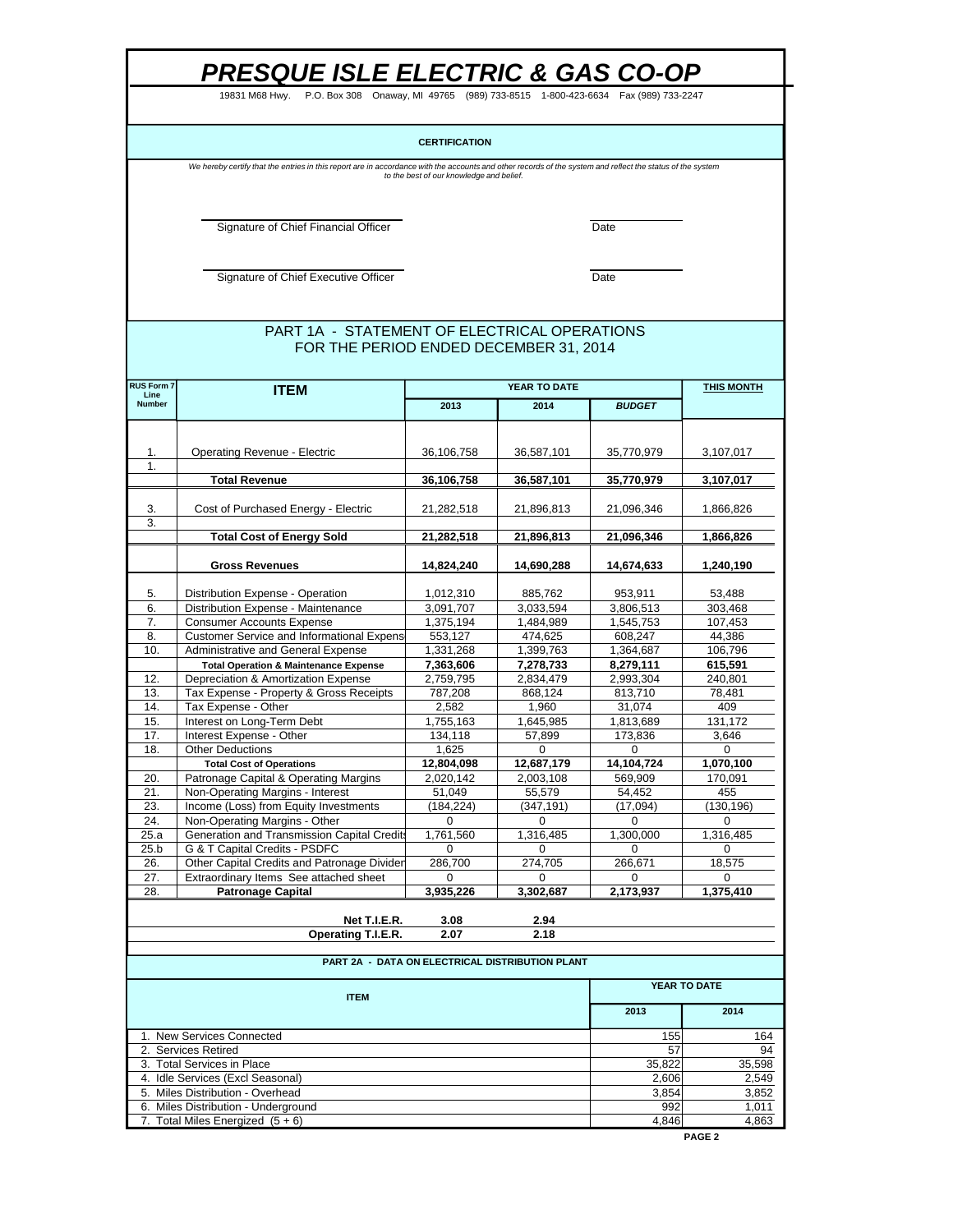19831 M68 Hwy. P.O. Box 308 Onaway, MI 49765 (989) 733-8515 1-800-423-6634 Fax (989) 733-2247

| PART 3 - COMBINED BALANCE SHEET<br>AS OF DECEMBER 31, 2014                                                   |                                                                              |                      |                |                                                        |                      |  |
|--------------------------------------------------------------------------------------------------------------|------------------------------------------------------------------------------|----------------------|----------------|--------------------------------------------------------|----------------------|--|
| RUS Form 7                                                                                                   |                                                                              |                      | RUS Form 7     |                                                        |                      |  |
| Line<br>Number                                                                                               | <b>ASSETS AND OTHER DEBITS</b>                                               |                      | Line<br>Number | <b>LIABILITIES AND OTHER CREDITS</b>                   |                      |  |
|                                                                                                              |                                                                              |                      |                |                                                        |                      |  |
| 1a.                                                                                                          | Utility Plant in Service - Electric                                          | 98,725,543           | 30a.           | Memberships - Electric                                 | 232,820              |  |
| 1 <sub>b</sub>                                                                                               | Utility Plant in Service - Gas                                               | 31,818,429           | 30b.           | Memberships - Gas                                      | 20,630               |  |
| 1.                                                                                                           | Utility Plant in Service - Combined                                          | 130,543,972          | 30.            | Memberships - Combined                                 | 253,450              |  |
| 2a.                                                                                                          | <b>Construction Work in Progress - Electric</b>                              | 437,594              | 31a.           | Patronage Capital - Electric                           | 39.005.025           |  |
| $2b$ .                                                                                                       | Construction Work in Progress - Gas                                          | 8,093                | 31b.           | Patronage Capital - Gas                                | 2,661,596            |  |
| $\overline{2}$                                                                                               | Construction Work in Progress - Combined                                     | 445,687              | 31.            | Patronage Capital - Combined                           | 41.666.621           |  |
| За.                                                                                                          | Total Utility Plant (1+2) - Electric                                         | 99, 163, 137         | 32a.           | Operating Margins - Prior Years - Electric             | (1,319,079)          |  |
| 3b.                                                                                                          | Total Utility Plant (1 + 2) - Gas                                            | 31,826,522           | 32b.           | Operating Margins - Prior Years - Gas                  | 0                    |  |
| 3.                                                                                                           | <b>Total Utility Plant - Combined</b>                                        | 130,989,659          | 32.            | Operating Margins - Prior Years - Combined             | (1,319,079)          |  |
| 4a.                                                                                                          | Accumulated Provision for Depreciation - Electric                            | 47,142,327           | 33a.           | Operating Margins - Current Year - Electric            | 2,003,108            |  |
| 4b.                                                                                                          | Accumulated Provision for Depreciation - Gas                                 | 7,596,227            | 33b.           | Operating Margins - Current Year - Gas                 | 1.337.248            |  |
| 4.                                                                                                           | Accum. Provision for Depreciation - Combined                                 | 54,738,554           | 33.            | Operating Margins - Current Year - Combined            | 3,340,356            |  |
| 5a.                                                                                                          | Net Utility Plant (3 - 4) - Electric                                         | 52,020,810           | 34a.           | Non Operating Margins - Electric                       | 1,299,579            |  |
| 5b.                                                                                                          | Net Utility Plant (3 - 4) - Gas                                              | 24,230,294           | 34b.           | Non Operating Margins - Gas                            | 102,120              |  |
| 5.                                                                                                           | Net Utility Plant - Combined                                                 | 76,251,105           | 34.            | Non Operating Margins - Combined                       | 1,401,699            |  |
| 7.                                                                                                           | Investments in Subsidiary Companies                                          | $\mathbf 0$          | 35a.           | Other Margins and Equities - Electric                  | 1,915,931            |  |
| 8.a                                                                                                          | Invest. in Assoc. Org- Patronage Capital - WPC                               | 13,105,742           | 35b.           | Other Margins and Equities - Gas                       | 7,243                |  |
| 8.b                                                                                                          | Invest. in Assoc. Org. - Patronage Capital - WPC - PSDFC                     | 6.925.238            | 35.            | Other Margins and Equities - Combined                  | 1.923.174            |  |
| 8.c                                                                                                          | Invest. in Assoc. Org. - Patronage Capital - Other                           | 2,323,168            | 36a.           | Total Margins and Equities (30 thru 35) - Electric     | 43,137,383           |  |
| 9.                                                                                                           | Invest. in Assoc. Org. - Other - General Funds                               | 9,300                | 36b.           | Total Margins and Equities (30 thru 35) - Gas          | 4,128,837            |  |
| 10.                                                                                                          | Invest. in Assoc. Org. - Other - Nongeneral Funds                            | 1,597,349            | 36.            | Total Margins and Equities (30 thru 35) - Combined     | 47,266,221           |  |
| 11.                                                                                                          | Invest. in Economic Development Projects                                     | $\mathbf 0$          | 37.            | Long Term Debt - RUS (Net)                             |                      |  |
| 12.                                                                                                          | Other Investments                                                            | $\mathbf 0$          |                | (Payments-Unapplied \$<br>-0-                          | $\mathbf{0}$         |  |
| 13.                                                                                                          | <b>Restricted Funds</b>                                                      | $\mathsf 0$          | 38.            | Long Term Debt - RUS - Econ. Dev. (Net)                | $\mathbf 0$          |  |
| 14.                                                                                                          | Total Other Property and Investments (6 thru 13)                             | 23,960,797           | 39.            | Long Term Debt - Other - RUS Guaranteed                | $\mathbf 0$          |  |
| 15.                                                                                                          | Cash - General Funds                                                         | 1,272,770            | 40.            | Long Term Debt - Other (Net)                           | 48,131,300           |  |
| 16.                                                                                                          | Cash - Construction Funds                                                    | 0                    | 41.            | Total Long Term Debt (37 thru 40)                      | 48,131,300           |  |
| 17.                                                                                                          | <b>Special Deposits</b>                                                      | $\mathbf 0$          | 42.            | <b>Obligations Under Capital Leases</b>                | $\mathbf 0$          |  |
| 18.                                                                                                          | <b>Temporary Investments</b>                                                 | 1.038.994            | 43.            | Deferred Compensation                                  | $\mathbf{0}$         |  |
| 19.                                                                                                          | Notes Receivable - Net                                                       | $\mathbf 0$          | 44.            | Total Other Non Current Liabilities (42+43)            | $\mathbf{0}$         |  |
| 20.<br>21.                                                                                                   | Accounts Receivable - Net Sales of Energy<br>Accounts Receivable - Net Other | 4,694,364            | 45.<br>46.     | Line of Credit Balance Due<br><b>Accounts Payable</b>  | 4,750,000            |  |
| 22.                                                                                                          | Materials and Supplies - Electric and Other                                  | 322,294              |                | <b>Consumers Deposits</b>                              | 2,783,296            |  |
| 23.                                                                                                          | Prepayments                                                                  | 1,455,279<br>397,577 | 47.<br>48.     | Other Current and Accrued Liabilities                  | 469,176<br>6,266,068 |  |
| 24.                                                                                                          | Other Current and Accrued Assets                                             | 0                    | 49.            | Total Current and Accrued Liabilities (45 thru 48)     | 14,268,539           |  |
| 25.                                                                                                          | Total Current and Accrued Assets (15 thru 24)                                | 9,181,277            | 50.            | <b>Deferred Credits</b>                                | 12,106               |  |
| 26.                                                                                                          | <b>Regulatory Assets</b>                                                     | $\mathbf 0$          | 51.            | <b>Accumulated Deferred Income Taxes</b>               | 0                    |  |
| 27.                                                                                                          | <b>Other Deferred Debits</b>                                                 | 284,987              | 52.            | <b>Total Liabilities and Other Credits</b>             |                      |  |
| 28.                                                                                                          | <b>Accumulated Deferred Income Taxes</b>                                     | $\Omega$             |                | (36+41+44+49 thru 51)                                  | 109,678,166          |  |
| 29.                                                                                                          | Total Assets and Other Debits ( $5 + 14 + 25$ thru 28)                       | 109,678,166          |                | ESTIMATED CONTRIBUTIONS IN AID OF CONSTRUCTION         |                      |  |
|                                                                                                              |                                                                              |                      | 53.            | Balance Beginning of the Year - Electric               | 19,895,819           |  |
|                                                                                                              |                                                                              |                      | 54.            | Balance Beginning of the Year - Gas                    | 3,808,617            |  |
|                                                                                                              |                                                                              |                      | 55.            | Balance Beginning of the Year - Gas AER                | 1,054,511            |  |
|                                                                                                              |                                                                              |                      |                | Amount Received This Year (Net) - Electric             | 269,191              |  |
|                                                                                                              |                                                                              |                      |                | Amount Received This Year (Net) - Gas                  | 265,660              |  |
|                                                                                                              |                                                                              |                      |                | Amount Received This Year (Net) - Gas AER              |                      |  |
|                                                                                                              | 20,165,010<br>Total Contributions in Aid of Construction - Electric          |                      |                |                                                        |                      |  |
|                                                                                                              |                                                                              |                      |                | Total Contributions in Aid of Construction - Gas       | 4,074,277            |  |
|                                                                                                              |                                                                              |                      |                | Total Contributions in Aid of Construction - Gas AER   | 1,054,511            |  |
|                                                                                                              |                                                                              |                      |                |                                                        |                      |  |
|                                                                                                              |                                                                              |                      |                | <b>PART 4 - NOTES TO COMBINED FINANCIAL STATEMENTS</b> |                      |  |
| THIS SPACE BELOW IS PROVIDED FOR IMPORTANT NOTES REGARDING THE FINANCIAL STATEMENT CONTAINED IN THIS REPORT. |                                                                              |                      |                |                                                        |                      |  |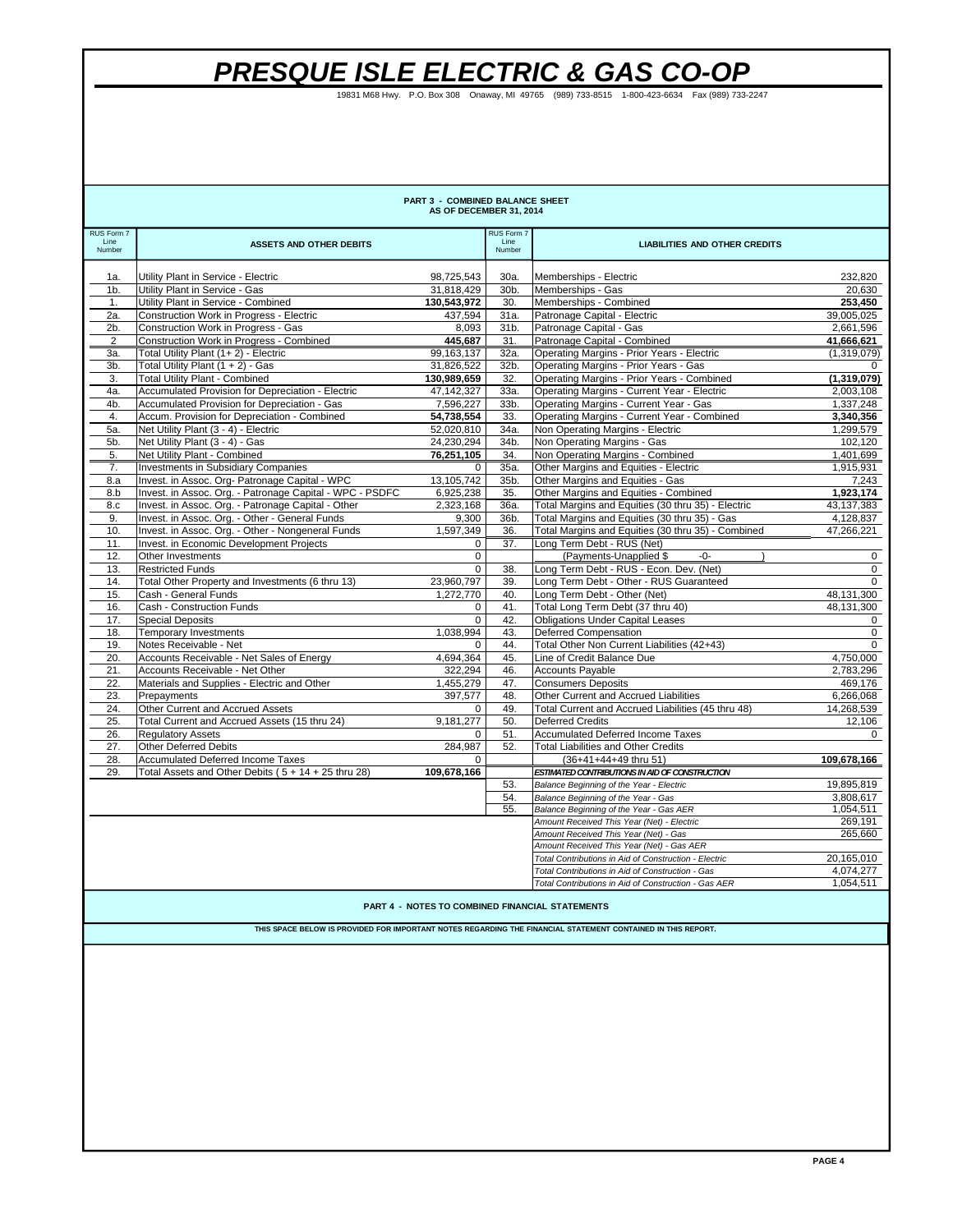19831 M68 Hwy. P.O. Box 308 Onaway, MI 49765 (989) 733-8515 1-800-423-6634 Fax (989) 733-2247

| <b>ELECTRIC OPERATIONS</b><br><b>PLANT RATIOS, SALES &amp; REVENUE REPORT</b><br>FOR THE MONTH ENDING DECEMBER 31, 2014 |            |         |  |  |  |  |  |
|-------------------------------------------------------------------------------------------------------------------------|------------|---------|--|--|--|--|--|
| <b>BALANCE SHEET RATIOS</b>                                                                                             |            |         |  |  |  |  |  |
| <b>Current Assets to Current Liabilities</b>                                                                            | - Combined | 64.35 % |  |  |  |  |  |
| Margins & Equities as % of Assets                                                                                       | - Combined | 43.10 % |  |  |  |  |  |
| Long Term Debt as % of Net Utitlity Plant                                                                               | - Combined | 63.12 % |  |  |  |  |  |
| Long Term Debt as % of Plant                                                                                            | - Combined | 36.74 % |  |  |  |  |  |
| <b>Modified Debt Service Coverage Ratio</b>                                                                             | - Combined | 2.57    |  |  |  |  |  |

#### **CONSUMER SALES AND REVENUE DATA - MONTHLY**

| <b>CLASS OF SERVICE</b>                           | <b>Number Receiving</b><br><b>Service</b><br>А. | kWh Sold<br><b>B.</b> | Amount<br>C. | Number of<br><b>Minimum</b><br><b>Bills</b> |
|---------------------------------------------------|-------------------------------------------------|-----------------------|--------------|---------------------------------------------|
|                                                   |                                                 |                       |              | D.                                          |
| <b>Sales - Residential</b>                        | 17,345                                          | 12,523,025            | 1,737,636    | 1,174                                       |
| Sales - Seasonal                                  | 13,387                                          | 2,838,692             | 671,292      | 12,519                                      |
| Sales - General Service - Oil                     | 474                                             | 466,041               | 59,930       | 30                                          |
| Sales - Irrigation                                | 26                                              | 4,787                 | 2,031        | 19                                          |
| <b>Sales - General Service</b>                    | 1.399                                           | 2,358,442             | 287.374      | 185                                         |
| Sales - Large Power - Oil                         | 9                                               | 124,260               | 13.610       |                                             |
| Sales - Large Power                               | 36                                              | 2,249,297             | 226,587      | 0                                           |
| Sales - Public Street & Highway Lighting          | 39                                              | 32,263                | 5,986        |                                             |
| <b>Sales - Public Buildings</b>                   | 334                                             | 363,389               | 45.991       | 43                                          |
| <b>Consumer Sales - PSCR</b>                      |                                                 |                       | 3.202        |                                             |
| <b>Total Sales of Electric Energy (1 thru 11)</b> | 33.049                                          | 20,960,196            | 3,053,638    | 13.970                                      |
| <b>Other Electric Revenue</b>                     |                                                 |                       | 53,379       |                                             |
| Total (12 + 13)                                   |                                                 |                       | 3,107,017    |                                             |
| Last Year kWh Sales                               | 33.216                                          | 21,161,546            |              |                                             |
|                                                   |                                                 |                       |              |                                             |

#### **CONSUMER SALES AND REVENUE DATA - YEAR TO DATE**

| <b>CLASS OF SERVICE</b>                    | <b>Average Number</b><br><b>Receiving Service</b><br><b>B.</b> | kWh Sold<br>Cumulative<br>C. | Amount<br><b>Cumulative</b><br>D. |
|--------------------------------------------|----------------------------------------------------------------|------------------------------|-----------------------------------|
|                                            |                                                                |                              |                                   |
| <b>Sales - Residential</b>                 | 17,362                                                         | 138,741,390                  | 19,589,149                        |
| Sales - Seasonal                           | 13,370                                                         | 32,824,275                   | 7,871,634                         |
| Sales - General Service - Oil              | 475                                                            | 5,201,048                    | 673,446                           |
| Sales - Irrigation                         | 26                                                             | 122.818                      | 22,674                            |
| <b>Sales - General Service</b>             | 1.395                                                          | 30,714,678                   | 3,683,489                         |
| Sales - Large Power - Oil                  | 9                                                              | 1,546,152                    | 167,490                           |
| Sales - Large Power                        | 37                                                             | 30.013.058                   | 2,975,443                         |
| Sales - Public Street & Highway Lighting   | 39                                                             | 387.088                      | 71.713                            |
| <b>Sales - Public Buildings</b>            | 332                                                            | 4,697,567                    | 588,420                           |
| <b>Consumer Sales - PSCR</b>               |                                                                |                              | 182,429                           |
| Total Sales of Electric Energy (1 thru 11) | 33,045                                                         | 244,248,074                  | 35,825,886                        |
| <b>Other Electric Revenue</b>              |                                                                |                              | 761,215                           |
| Total (12 + 13)                            |                                                                |                              | 36,587,101                        |
| Last Year kWh Sales                        |                                                                | 239.195.030                  |                                   |
|                                            | <b>KWH AND KWH STATISTICS</b>                                  |                              |                                   |
| <b>ITEM</b>                                |                                                                | <b>THIS MONTH</b>            | YEAR-TO-DATE                      |
| 1. kWh Purchased                           |                                                                | 23,738,400                   | 262,525,800                       |
| 2. Interchange kWh-Net                     |                                                                | 398                          | 11.084                            |
| 3 Total kWh $(1 + 2)$                      |                                                                | 23 738 798                   | <b>DR2 536 884</b>                |

| IZ. IIIICI UNIQING AVVII-IYGI                      | JJU        | .           |
|----------------------------------------------------|------------|-------------|
| 3. Total kWh $(1 + 2)$                             | 23.738.798 | 262.536.884 |
| 4. Total kWh-Sold                                  | 20.960.196 | 244.248.074 |
| 5. Office Use - ** For Information Purposes Only** | 22.361     | 252.705     |
| 6. Total Unaccounted for                           |            |             |
| $(3 - 4)$                                          | 2.778.602  | 18.288.810  |
| 7. Percent System Loss (6/3)x100                   | 11.70      | 6.97        |
| 8. Maximum Demand (kw)                             | 42.351     | 44.689      |
| 9. Month When Maximum                              |            |             |
| <b>Demand Occured</b>                              |            |             |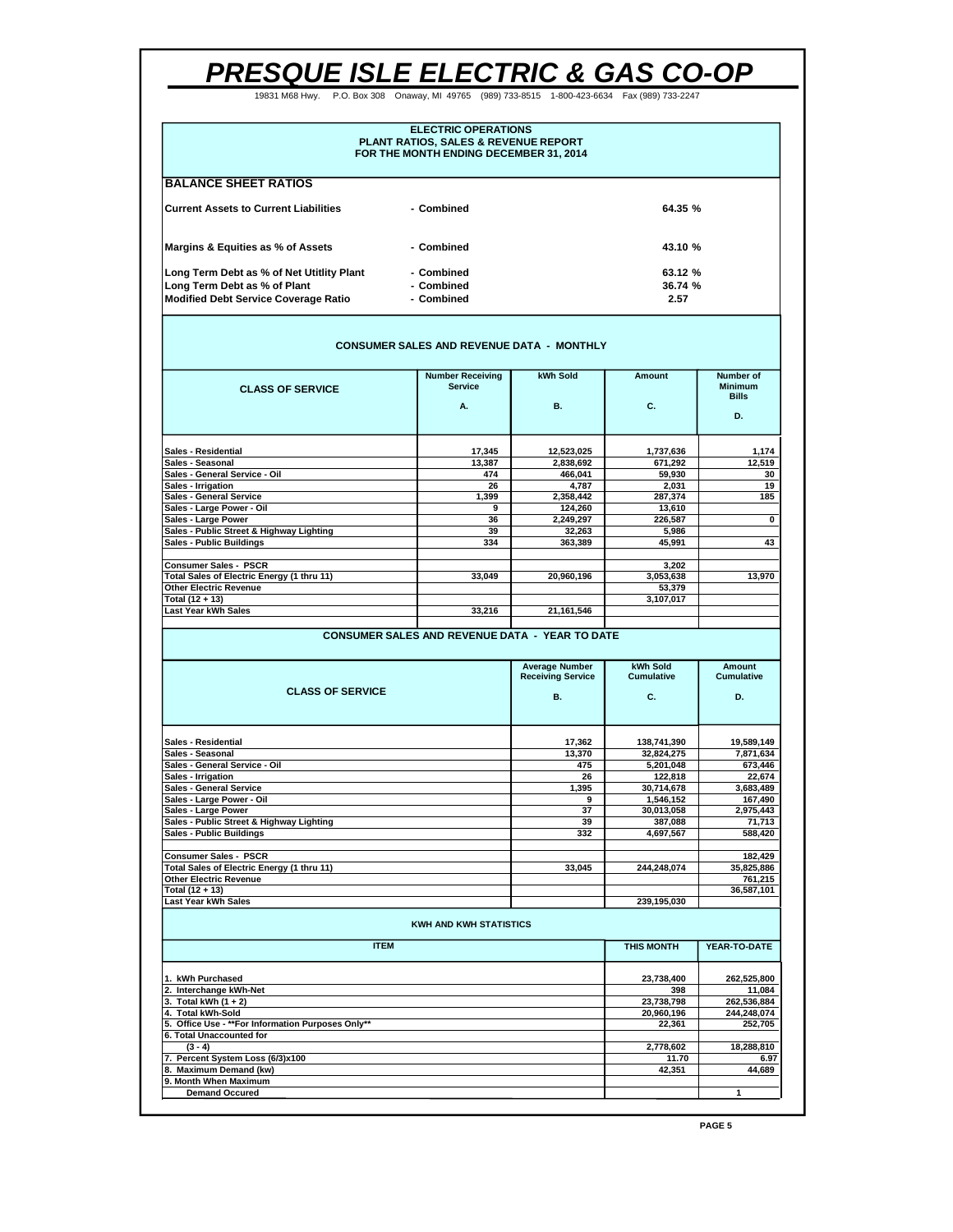P.O. Box 308 Onaway, MI 4976 19831 M68 Hwy. P.O. Box 308 Onaway, MI 49765 (989) 733-8515 1-800-423-6634 Fax (989) 733-2247

### **STATISTICAL INFORMATION FOR THE MONTH ENDING DECEMBER 31, 2014**

|                                                                                       | <b>THIS YEAR</b>                 | <b>LAST YEAR</b>                   |
|---------------------------------------------------------------------------------------|----------------------------------|------------------------------------|
| 1. KWHRS Sold Per Consumer:<br>a. For the Month                                       | 634                              | 637                                |
| b. Year to Date                                                                       | 616                              | 600                                |
| 2. Average Monthly Bill<br>Average Residential Bill                                   | 92.40<br>100.18                  | 96.00<br>102.54                    |
|                                                                                       |                                  |                                    |
| 3. Average Bill:<br>a. Year To Date<br>b. YTD Residential                             | 90.35<br>94.02                   | 88.56<br>93.02                     |
|                                                                                       |                                  |                                    |
| 4. Cost Per KWHR Purchased<br>a. This Month Mills                                     | 78.64                            | 79.33                              |
| b. Year to Date Mills                                                                 | 83.40                            | 81.79                              |
| 5. Revenue Per KWHR Sold:<br>a. This Month Mills                                      | 145.69                           | 150.68                             |
| b. Year to Date Mills                                                                 | 146.68                           | 147.52                             |
| 6. Power Cost Adjustment<br>a. This Month                                             | 0.001060                         | 0.003190                           |
|                                                                                       |                                  |                                    |
| 7. Number of New Members - Electric<br>Number of Transferred Members Added - Electric | 61<br>1098                       | 73<br>1084                         |
| 7. Number of New Members - Gas<br>Number of Transferred Members Added - Gas           | 42<br>122                        | 45<br>112                          |
| 8. Security Lights Billed                                                             | 2031                             | 2035                               |
| 9. Regular Payroll - Hours                                                            |                                  |                                    |
| Overtime Payroll - Hours<br><b>Total Payroll</b>                                      | 12,377.00<br>735.75<br>13,112.75 | 11,892.76<br>1,194.25<br>13,087.01 |
|                                                                                       |                                  |                                    |
| 10. Number of Employees<br>Full Time<br>Temporary                                     | 67<br>5                          | 64<br>7                            |
| 11. Principal Paid To CFC-YTD                                                         | 2,140,000.94                     | 2,021,078.08                       |
| Interest Paid To CFC-YTD                                                              | 2,709,939.80                     | 2,926,764.88                       |
| 12. Interest Paid on Line of Credit - YTD                                             | 73,366.00                        | 165,076.75                         |
|                                                                                       |                                  |                                    |
|                                                                                       |                                  |                                    |

**PAGE 7**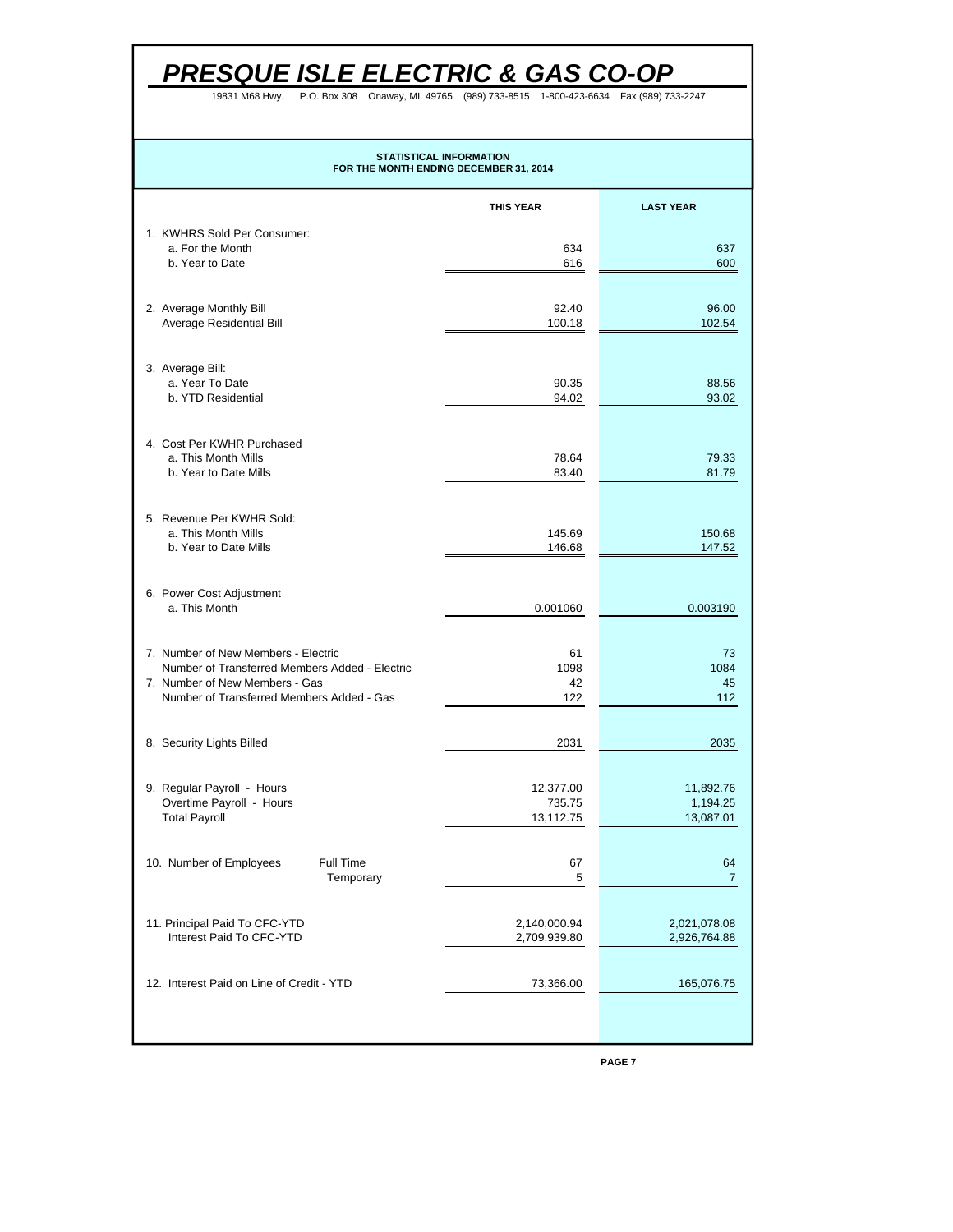|             | <b>TIER CALCULATION</b>                                                           |                  |                           |  |
|-------------|-----------------------------------------------------------------------------------|------------------|---------------------------|--|
|             | CO-OP: Presque Isle Electric & Gas Co-op                                          |                  |                           |  |
| Case:       |                                                                                   |                  |                           |  |
| Year:       | 2014                                                                              |                  |                           |  |
|             |                                                                                   |                  |                           |  |
|             |                                                                                   | 2014             |                           |  |
| <b>FORM</b> |                                                                                   |                  | 2014                      |  |
| 7 LINE      | <b>ITEM</b>                                                                       | <b>All Costs</b> | <b>Add Storm Estimate</b> |  |
|             |                                                                                   | \$               |                           |  |
|             | <b>Operating Revenue</b>                                                          |                  |                           |  |
|             | Sales of Electricity                                                              | 36,587,101       | 36,587,101                |  |
|             | Other                                                                             |                  |                           |  |
| 1           | <b>Operating Revenue</b>                                                          | 36,587,101       | 36,587,101                |  |
|             |                                                                                   |                  |                           |  |
|             | <b>Operating Expenses</b>                                                         |                  |                           |  |
| 3           | Cost of Purchased Energy                                                          | 21,896,813       | 21,896,813                |  |
| 4           | <b>Transmission Expense</b>                                                       |                  |                           |  |
| 5           | Distribution Expense - Operation                                                  | 885,762          | 885,762                   |  |
| 6           | Distribution Expense - Maintenance                                                | 3,033,594        | 3,033,594                 |  |
| 7           | <b>Consumer Accounts Expense</b>                                                  |                  |                           |  |
|             |                                                                                   | 1,484,989        | 1,484,989<br>474,625      |  |
| 8           | Customer Service & Info. Expense                                                  | 474,625          |                           |  |
| 9           | Sales Expense                                                                     |                  |                           |  |
| 10          | Administrative & General Expense                                                  | 1,399,763        | 1,399,763                 |  |
| 11          | Total O & M Expense                                                               | 29,175,546       | 29,175,546                |  |
|             |                                                                                   |                  |                           |  |
| 12          | Depreciation & Amortization Exp.                                                  | 2,834,479        | 2,834,479                 |  |
| 13          | Tax Exp. - Property & Gross Recpts.                                               | 868,124          | 868,124                   |  |
| 14          | Tax Expense - Other                                                               | 1,960            | 1,960                     |  |
| 15          | Interest on Long-Term Debt (mpsc)                                                 | 1,645,985        | 1,645,985                 |  |
| 16          | Interest Charged to Const. - Cr.                                                  |                  |                           |  |
| 17          | Interest Expense - Other                                                          | 57,899           | 57,899                    |  |
| 18          | <b>Other Deductions</b>                                                           |                  |                           |  |
| 19          | <b>Total Cost of Operations</b>                                                   | 34,583,993       | 34,583,993                |  |
|             |                                                                                   |                  |                           |  |
|             |                                                                                   |                  |                           |  |
| 20          | Ptrng Cap. & OPERATING Margins                                                    | 2,003,108        | 2,003,108                 |  |
| 21          | Non-Operating Margins - Interest                                                  | 55,579           | 55,579                    |  |
| 22          | <b>AFUDC</b>                                                                      |                  |                           |  |
| nt Isted    | Loss from Property Retirements                                                    | (360, 207)       | (360, 207)                |  |
| 23          | Inc. (Loss) from Equity Investments                                               | 13,016           | 13,016                    |  |
| 24          | Non-Operating Margins - Other                                                     |                  |                           |  |
| 25.a        | Gen. & Trans. Capital Crs.                                                        | 1,316,485        | 1,316,485                 |  |
| 25.b        | G & T Capital Crs - PSDFC                                                         |                  |                           |  |
| 26          | Other Capital Crs. & Patronage Div's.                                             | 274,705          | 274,705                   |  |
| 27          | <b>Extraordinary Items</b>                                                        |                  |                           |  |
| 28          | Ptrng Capital or Margins (20-27)                                                  | 3,302,687        | 3,302,687                 |  |
|             |                                                                                   |                  |                           |  |
|             |                                                                                   |                  |                           |  |
|             | Part II: Adjusted Margins & TIER AS FILED                                         |                  |                           |  |
|             | Actual Total Margin (Ln 28)                                                       | 3,302,687        | 3,302,687                 |  |
|             | Step II Back Out:                                                                 |                  |                           |  |
|             | Gain/Loss from Equity Investments                                                 | 360,207          | 360,207                   |  |
|             | G&T Credits, Allocated/Not Paid                                                   | (1,316,485)      | (1,316,485)               |  |
|             | Other Cap Crs, Allocated/Nt Pd                                                    | (129, 803)       | (129, 803)                |  |
|             | Weather Normalization Adjustment                                                  |                  |                           |  |
|             | Adjustment for Non-Operating Loss                                                 |                  |                           |  |
|             |                                                                                   |                  |                           |  |
|             | <b>Total Mrgns Less Cap. Crs. Allocation</b>                                      | 2,216,606        | 2,216,606                 |  |
|             |                                                                                   |                  |                           |  |
|             |                                                                                   |                  |                           |  |
|             | Step III Add Back:                                                                |                  |                           |  |
|             | <b>Estimated Storm Restoration Costs</b>                                          |                  | (531, 146)                |  |
|             | Cap Crs Pd for Prior Years                                                        | 1,055,101        | 1,055,101                 |  |
|             | Less offset of Cap Crs Retired/Members                                            | (880, 541)       | (880, 541)                |  |
|             | <b>Preliminary Adjusted Total Margins</b>                                         | 2,391,166        | 1,860,020                 |  |
|             |                                                                                   |                  |                           |  |
| Step IV     | Back Out:                                                                         |                  |                           |  |
|             | Member Remaining Cap Crs. Retired                                                 |                  |                           |  |
|             | Adjust for difference in LT Debt Interest                                         |                  |                           |  |
|             | Adjust for Add Back of C.C. Retired/Members                                       |                  |                           |  |
|             |                                                                                   |                  |                           |  |
|             |                                                                                   |                  |                           |  |
|             | <b>Adjusted Total Margin</b>                                                      | 2,391,166        | 1,860,020                 |  |
|             |                                                                                   |                  |                           |  |
|             |                                                                                   |                  |                           |  |
|             | <b>Resulting TIER:</b>                                                            |                  |                           |  |
|             | <b>Adjusted Total Margin</b>                                                      | 2,391,166        | 1,860,020                 |  |
|             | + Interest, L/T Debt +                                                            | 1,645,985        | 1,645,985                 |  |
|             |                                                                                   |                  |                           |  |
|             | ÷ Interest, L/T Debt                                                              | 1,645,985        | 1,645,985                 |  |
|             |                                                                                   |                  |                           |  |
|             | $=$ TIER                                                                          | 2.45             | 2.13                      |  |
|             | [Quiet zone = $1.6 - 2.2$ ]                                                       |                  |                           |  |
|             |                                                                                   |                  |                           |  |
|             |                                                                                   |                  |                           |  |
|             | Part III N/A - Increase in Rates resulting from the 2014 PSCR/TIER Reconciliation |                  |                           |  |
|             |                                                                                   |                  |                           |  |
|             |                                                                                   |                  |                           |  |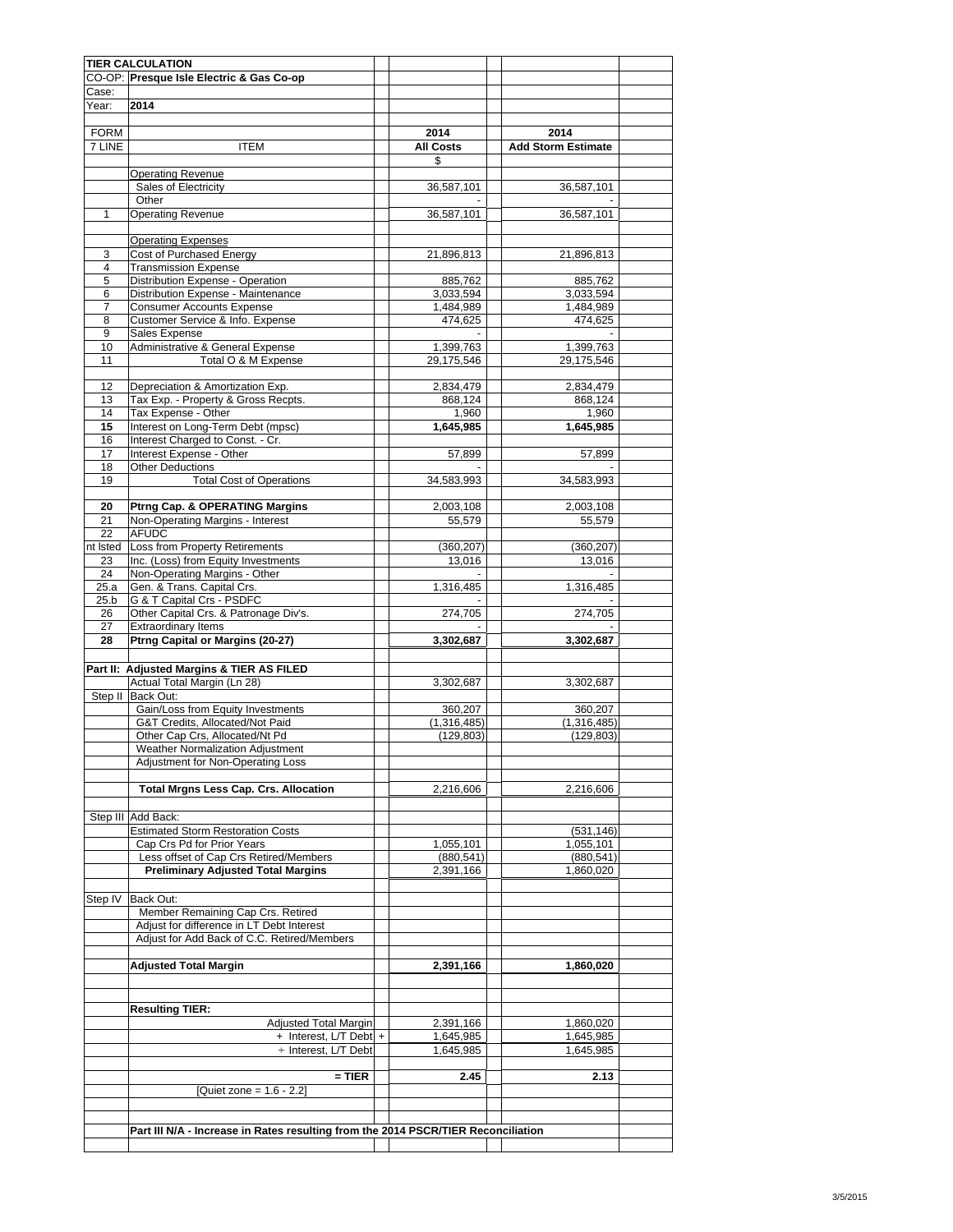### **RESOLUTION 2015 MR-03 ELECTRIC RATE BOOK AMENDMENTS TARIFF REVISIONS – CONTROLLED ENERGY**

**WHEREAS,** PIE&G transitioned to member regulation with an effective date of September 23, 2012 thus providing that certain of its electric rates, charges, billing practices and terms and conditions of service are no longer regulated by the Michigan Public Service Commission; and

**WHEREAS,** PIE&G's wholesale energy supplier, Wolverine Power Cooperative (WPC), has received approval to revise its energy tariffs from the Federal Energy Regulatory Commission; and

**WHEREAS,** PIE&G's management has reviewed and recommended changes to its current tariffs to align with WPC's wholesale energy tariffs by:

- $\triangleright$  Discontinuing the availability of all controlled energy tariffs to new applicants following a reasonable grace period;
- $\triangleright$  Allowing members currently on (and those who enroll during the grace period) the Controlled Water Heater (CWH) tariff to remain on the tariff until such time as the account changes memberships, the equipment is removed or Wolverine no longer provides credits, whichever is first;
- $\triangleright$  Allowing members on (and those who enroll during the grace period) the Controlled Heat (CH) and Partially Controlled Heat (PCH) tariffs to transition to the Efficient Electric Heat (EEH) tariff until such time as the account changes memberships, the equipment is removed, or Wolverine no longer provides credits, whichever is first;
- $\triangleright$  Discontinuing the availability of credits for controlled oil-related loads

**NOW BE IT HEREBY RESOLVED** that the PIE&G board of directors approves revising its controlled energy tariffs by: closing the CWH, CH, and PCH tariffs to new enrollees following a reasonable grace period; allowing service on CWH to continue until such time as the account changes membership, the equipment is removed or WPC no longer provides credits, whichever is first, transitioning members on the CH and PCH tariffs to the new EEH tariff until such time as the account changes membership, the equipment is removed, or Wolverine no longer provides credits, whichever occurs first; and discontinuing credits for controlled oil-related service.

**BE IT FURTHER RESOLVED** that the PIE&G board of directors directs management to amend the Electric Rate Book to reflect these changes.

### **CERTIFICATION**

I, David Smith, Secretary of the Board of Directors of Presque Isle Electric & Gas Co-op, do hereby certify that the above is a true and correct copy of a resolution adopted at a special meeting of the Board of Directors of Presque Isle Electric & Gas Co-op held on March 24, 2015.

By: \_\_\_\_\_\_\_\_\_\_\_\_\_\_\_\_\_\_\_\_\_\_\_\_\_\_\_\_\_

David Smith, Secretary

Dated: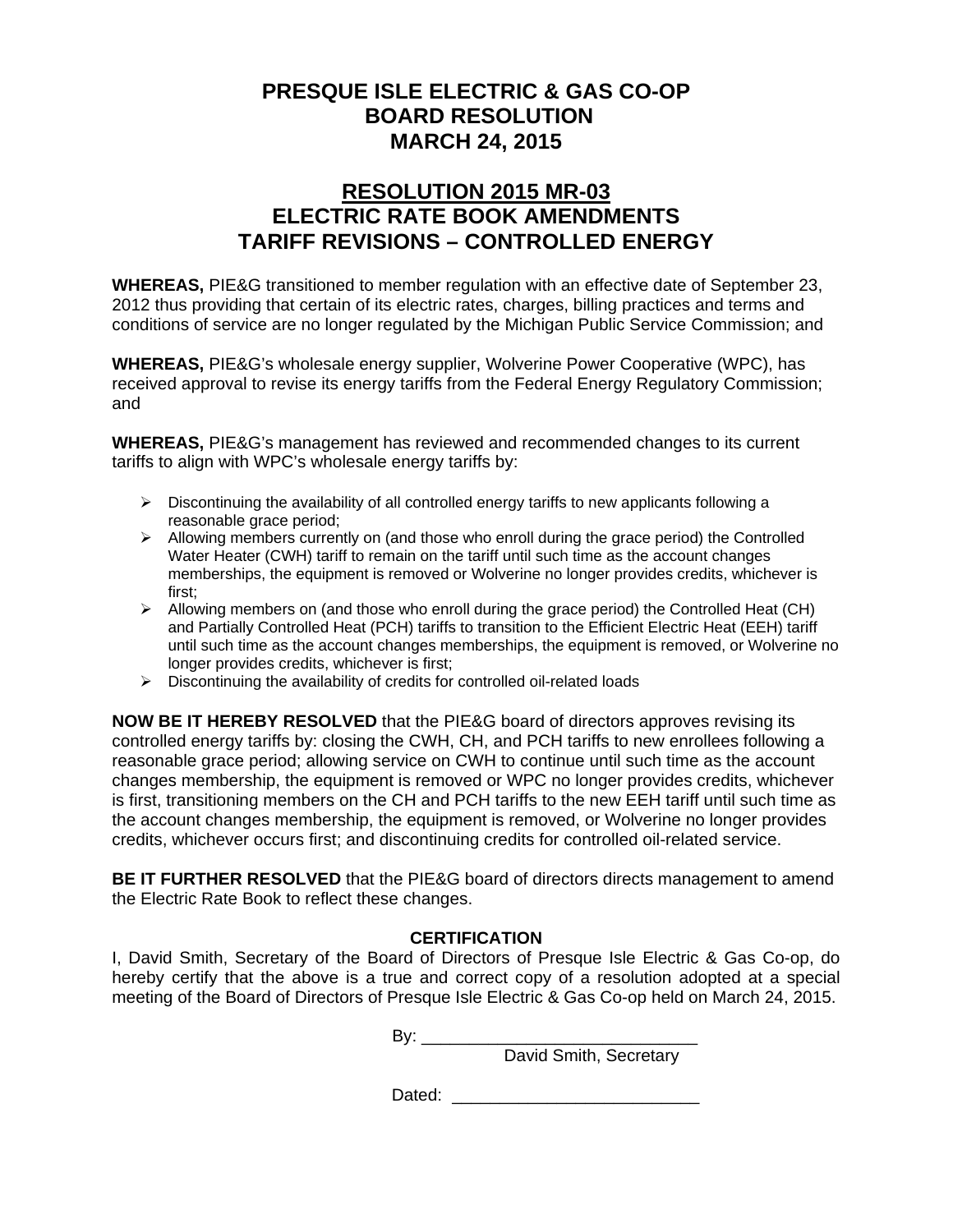### **RESOLUTION 2015 MR-04 ELECTRIC RATE BOOK AMENDMENTS TARIFF REVISIONS – EFFICIENT ELECTRIC HEATING**

**WHEREAS,** PIE&G transitioned to member regulation with an effective date of September 23, 2012 thus providing that certain of its electric rates, charges, billing practices and terms and conditions of service are no longer regulated by the Michigan Public Service Commission; and

**WHEREAS,** PIE&G's wholesale energy supplier, Wolverine Power Cooperative (WPC) has revised its energy tariffs with the Federal Energy Regulatory Commission; and

**WHEREAS,** WPC's revised tariffs allow PIE&G to receive a \$0.03/kWh credit for members who have specific energy efficient electric heating products; and

**WHEREAS,** PIE&G's management has recommended the adoption of a new Efficient Electric Heat (EHH) tariff to align with WPC's wholesale energy tariffs; and

**WHEREAS,** PIE&G's management has reviewed the details of the proposed EEH tariff with the Board of Directors.

**NOW BE IT HEREBY RESOLVED** that the PIE&G Board of Directors approves adoption an Efficient Electric Heat (EEH) Tariff that aligns with Wolverine's tariff and directs management to include an EEH tariff in the Cooperative's Electric Rate Book.

### **CERTIFICATION**

I, David Smith, Secretary of the Board of Directors of Presque Isle Electric & Gas Coop, do hereby certify that the above is a true and correct copy of a resolution adopted at a special meeting of the Board of Directors of Presque Isle Electric & Gas Co-op held on March 24, 2015.

 $\mathsf{B} \mathsf{v}$ :

David Smith, Secretary

Dated: \_\_\_\_\_\_\_\_\_\_\_\_\_\_\_\_\_\_\_\_\_\_\_\_\_\_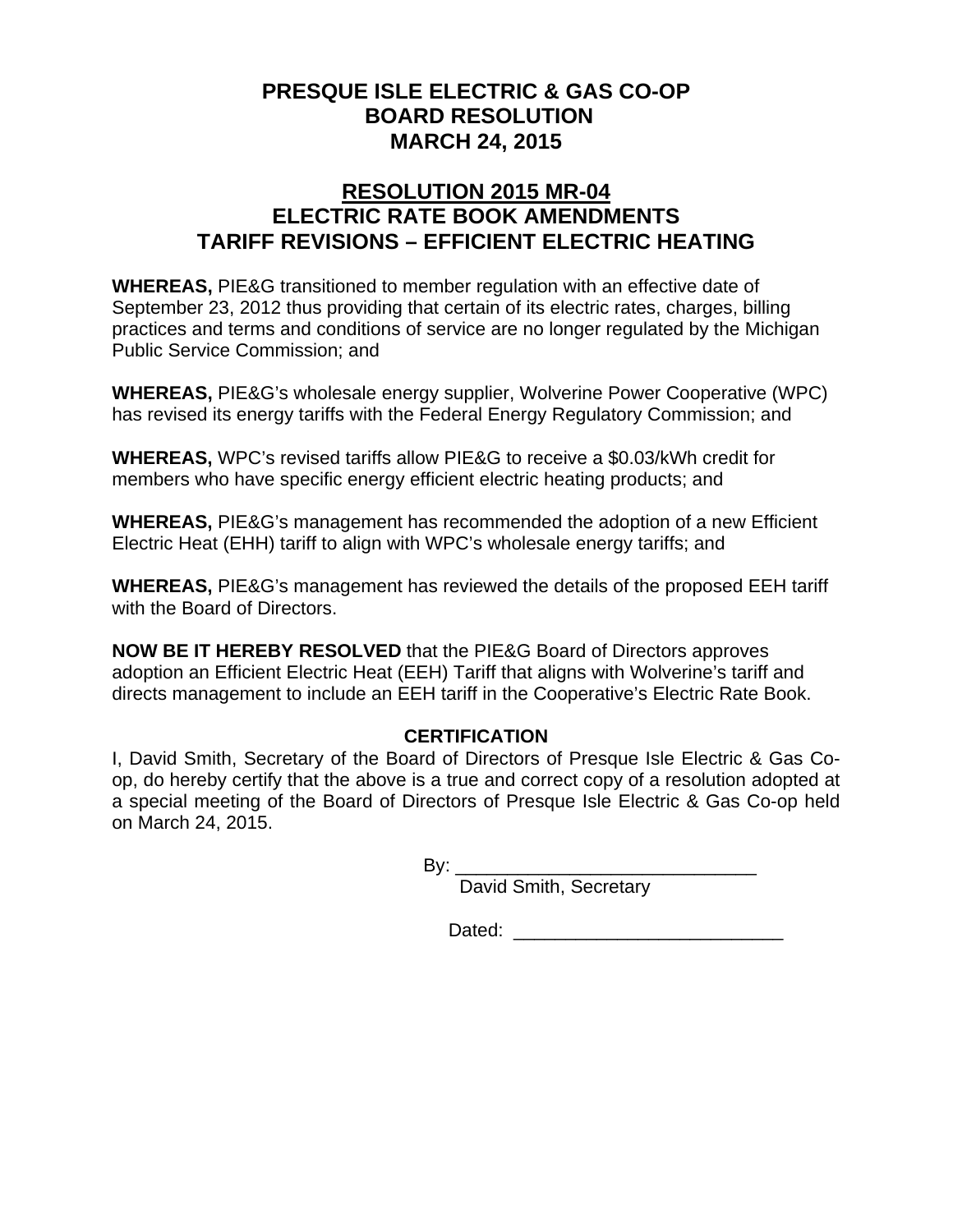# **RESOLUTION 2015 MR-05 ELECTRIC RATE BOOK AMENDMENTS SPECIAL CHARGES**

**WHEREAS,** PIE&G transitioned to member regulation with an effective date of September 23, 2012 thus providing that certain of its electric rates, charges, billing practices and terms and conditions of service are no longer regulated by the Michigan Public Service Commission; and

**WHEREAS,** PIE&G's Special Charges have not been revised since July 13, 2006; and

**WHEREAS,** PIE&G's management has recommended changes to the special charges schedule in its electric rate book to more closely reflect actual cost; and

**WHEREAS,** PIE&G's management has recommended that the charges be adjusted per the attached Schedule (Attachment A); and

**WHEREAS,** PIE&G management has reviewed the requested changes with the Board of Directors

**NOW BE IT HEREBY RESOLVED** that the PIE&G Board of Directors amends the Electric Rate Book to reflect the Special Charges assessed to members be set as indicated on the attached schedule and directs management to amend the Electric Rate Book to reflect these changes.

### **CERTIFICATION**

I, David Smith, Secretary of the Board of Directors of Presque Isle Electric & Gas Coop, do hereby certify that the above is a true and correct copy of a resolution adopted at a special meeting of the Board of Directors of Presque Isle Electric & Gas Co-op held on March 24, 2015.

David Smith, Secretary

Dated: \_\_\_\_\_\_\_\_\_\_\_\_\_\_\_\_\_\_\_\_\_\_\_\_\_\_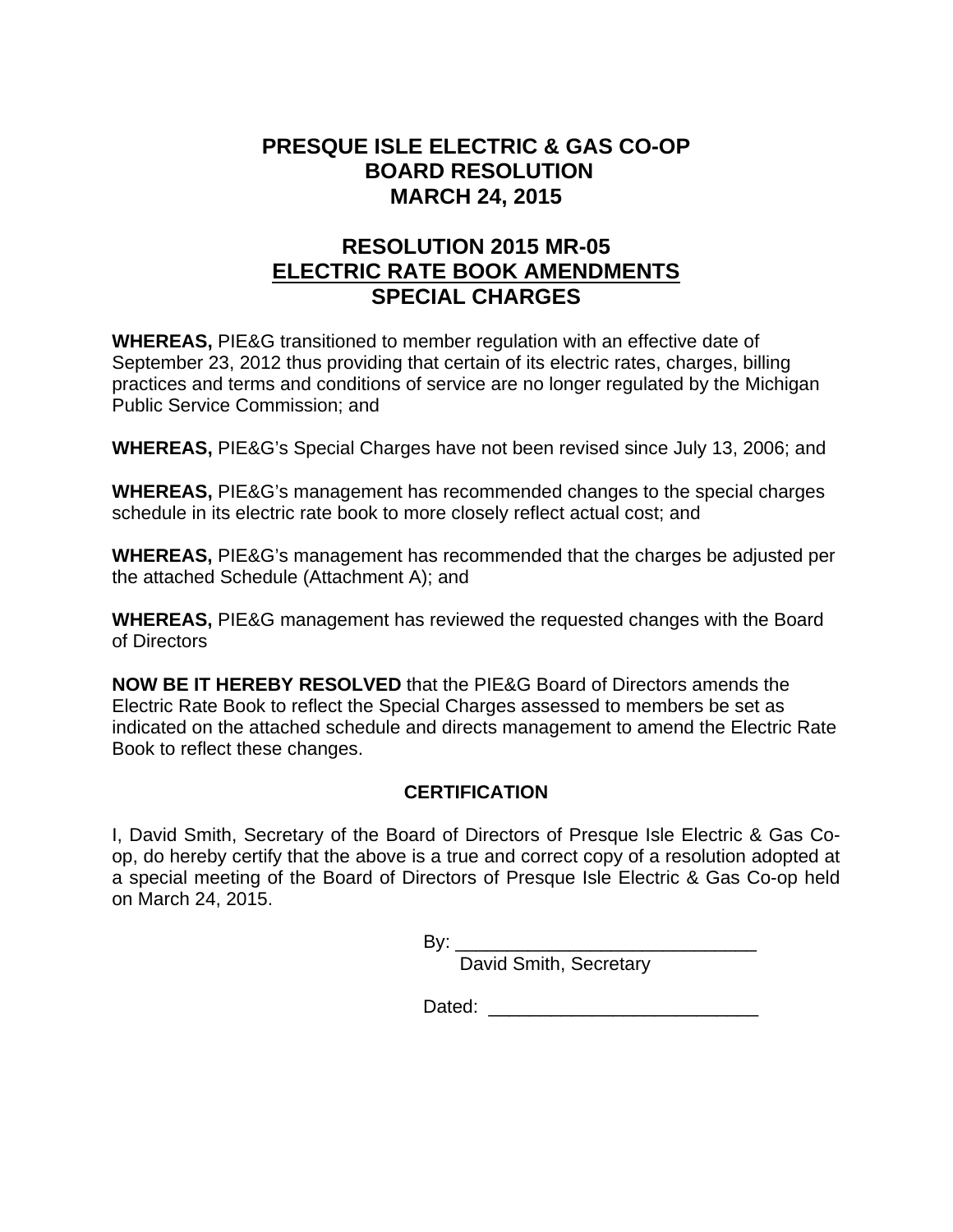# **RESOLUTION 2015 MR-05**

Attachment A

Charge for Any Special Services at Member-Consumers Request

|                                                                  | Current | Proposed |
|------------------------------------------------------------------|---------|----------|
| During Regular Working Hours                                     | \$25    | \$50     |
| <b>Outside Regular Working Hours</b>                             | \$55    | \$125    |
| <b>Meter Reading Charge</b>                                      | \$20    | \$20     |
| Meter Test Charge                                                | \$55    | \$55     |
| Reconnect Charge – During Regular Working Hours                  | \$30    | \$50     |
| Reconnect Charge--Outside Regular Working Hours                  | \$70    | \$125    |
| Collection Charge when Nonpayment Disconnect<br>Order is written | \$20    | \$20     |
| <b>Bad Check Handling Charge</b>                                 | \$25    | \$25     |
| <b>Energy Audit</b>                                              | \$15    | \$15     |
| <b>Account Transfer</b>                                          | \$10    | \$10     |
| <b>Bois Blanc Service Call</b>                                   | \$53    | \$75     |
| Automatic Meter Reading (AMR) Charge (monthly)                   | \$5     | \$5      |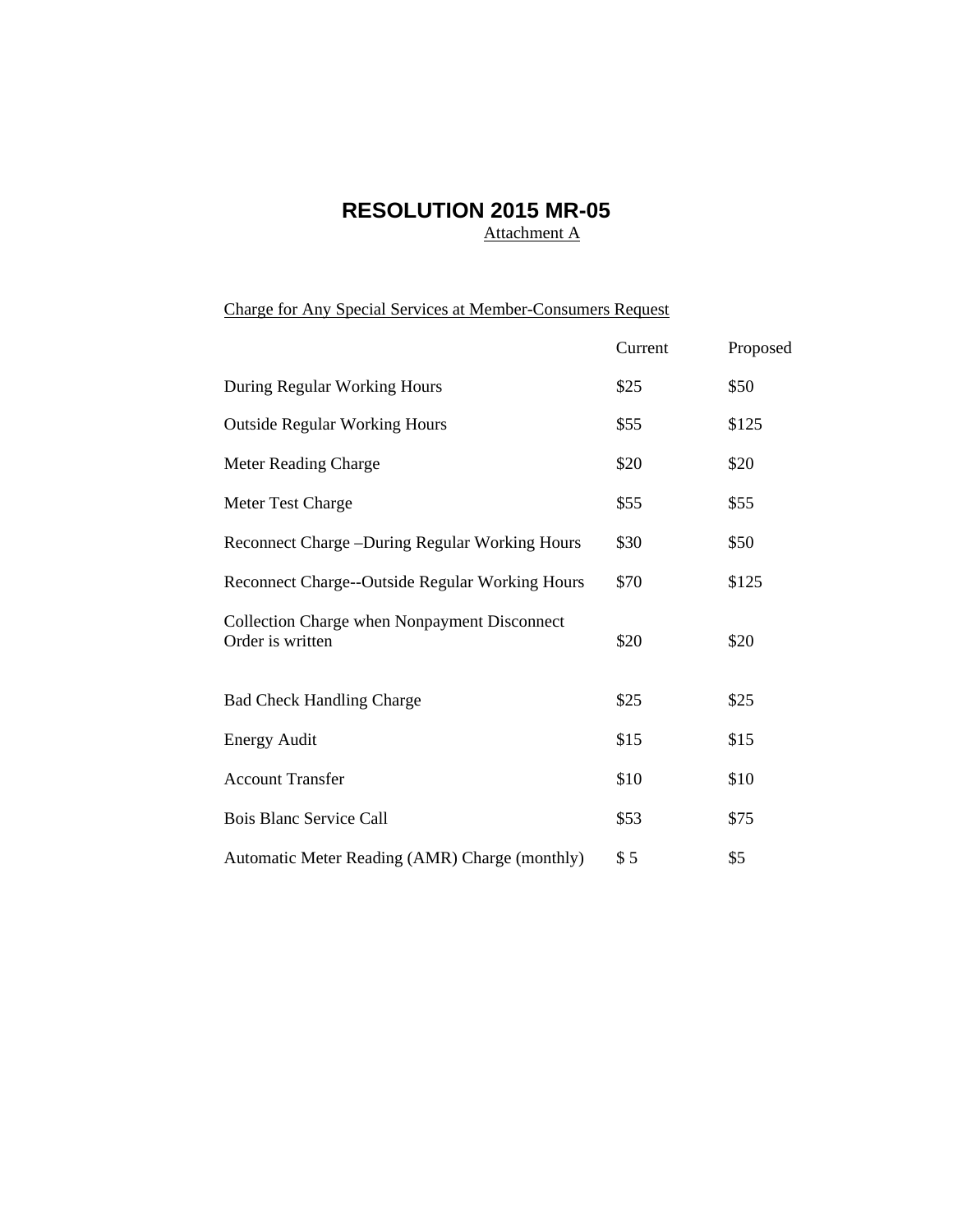# Presque Isle Electric & Gas Co‐op

Special Charges Review Board of Directors Presentation October 22, 2013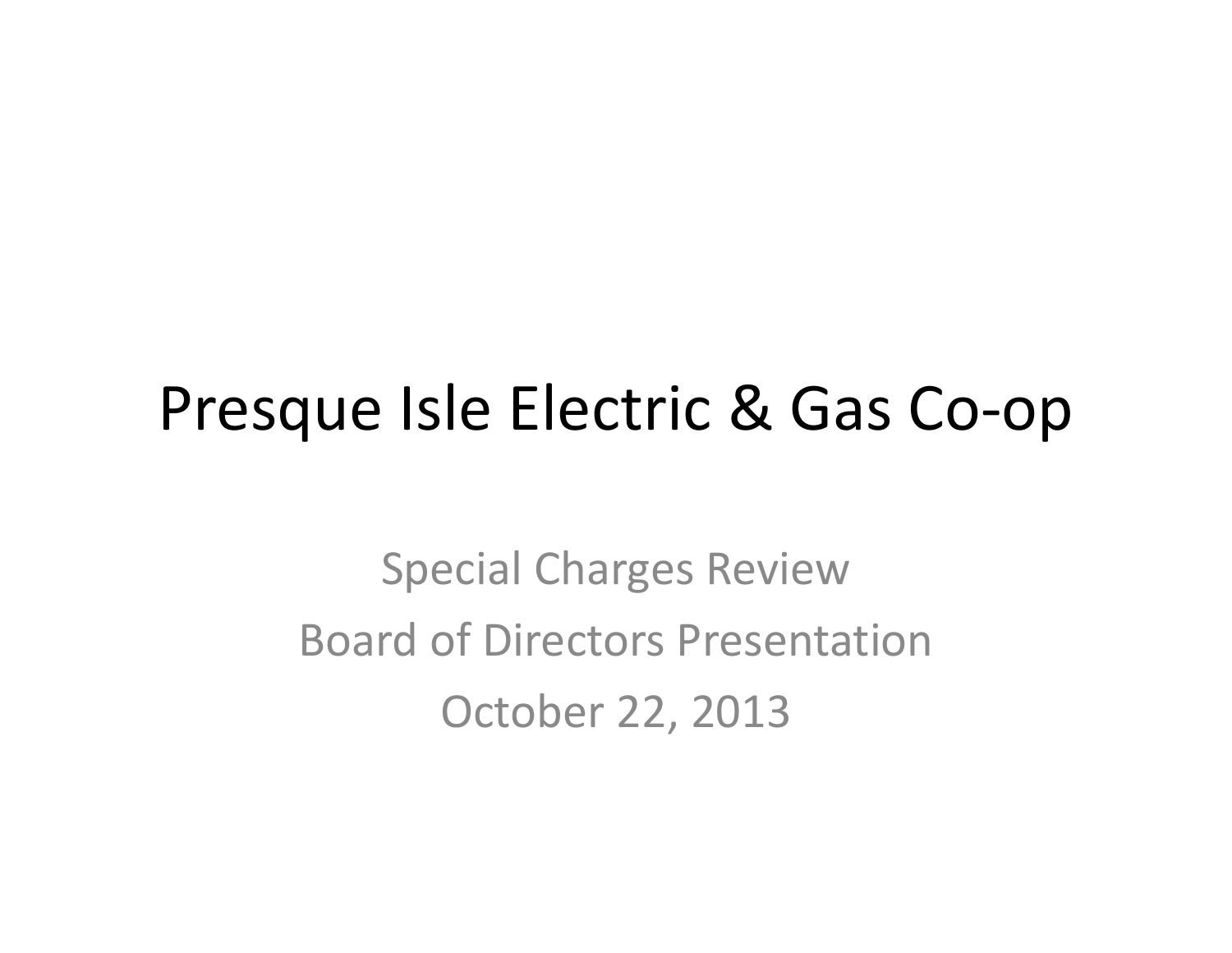# Electric ATC ReviewSpecial Charges Review

| <b>Charge</b>            | PIE&G | <b>Homeworks</b> | <b>Great</b><br><b>Lakes</b> | <b>Cloverland</b> | <b>Midwest</b> | <b>Est. Cost</b><br><b>Wages Only</b> |
|--------------------------|-------|------------------|------------------------------|-------------------|----------------|---------------------------------------|
| <b>Meter Read</b>        | \$20  | \$23             | \$20                         | \$15              | \$20           |                                       |
| <b>Meter Test</b>        | \$55  | \$60             | \$55                         | \$20              | \$35           | $$29.63*$                             |
| Reconnect                |       |                  |                              |                   |                |                                       |
| Daytime                  | \$30  | \$80             | \$40                         | \$20              | \$35           | $$30.83*$                             |
| <b>After Hours</b>       | \$70  | \$112            | \$75                         | \$55              | \$70           | \$185**                               |
| Other<br><b>Services</b> |       |                  |                              |                   |                |                                       |
| Daytime                  | \$25  | \$80             | \$40                         | \$25              | \$40           |                                       |
| <b>After Hours</b>       | \$55  | \$112            | \$75                         | \$40              | \$70           |                                       |
| <b>Bad Check</b>         | \$25  | \$30             | \$20                         | \$5               | \$15           |                                       |

\*Assumes 1 hour of labor.

\*\*Assumes 1 standby crew on Overtime for minimum 2 hour callout pay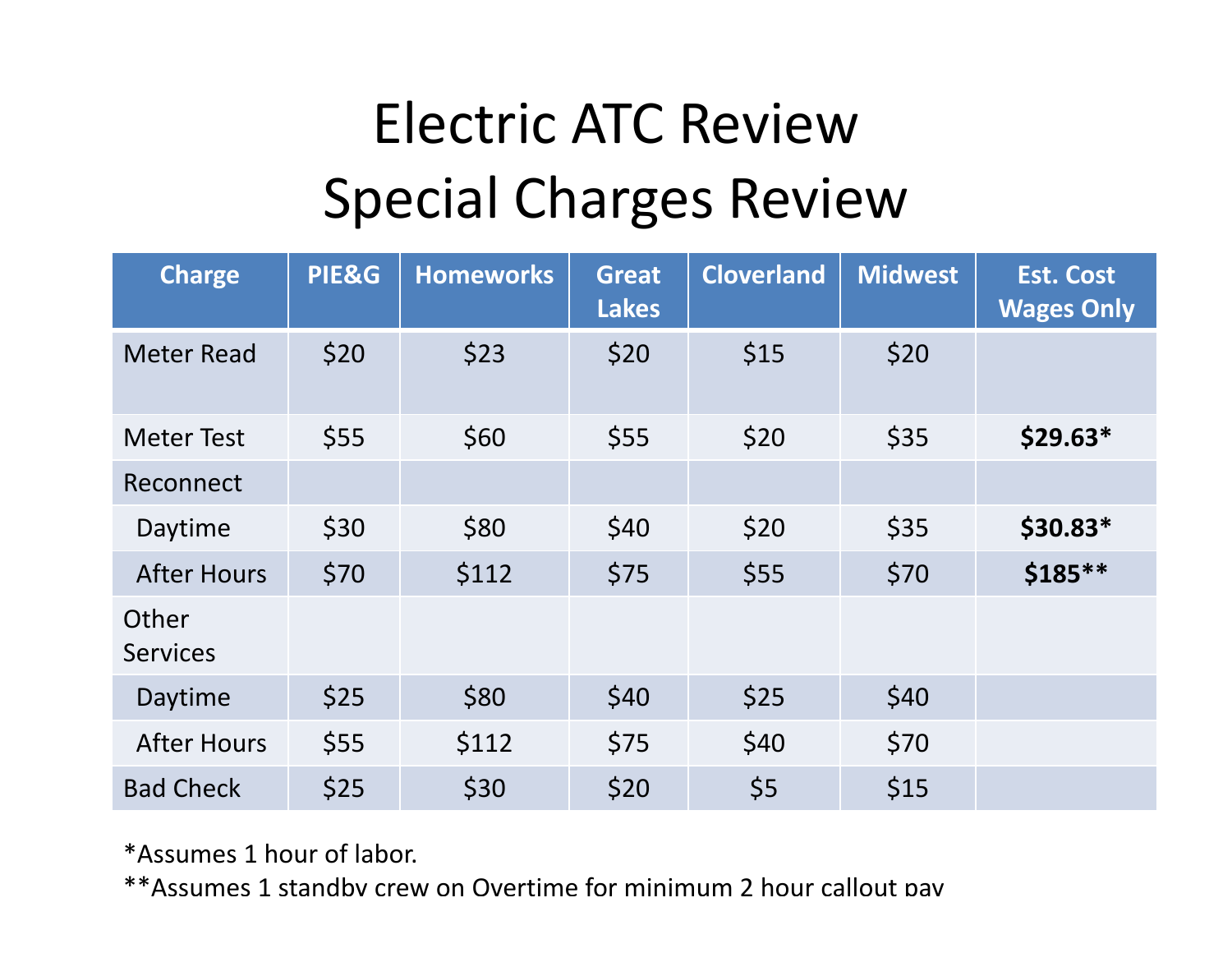## **RESOLUTION 2015 MR-06 ELECTRIC RATE BOOK AMENDMENTS AID-TO-CONSTRUCTION CHARGES**

**WHEREAS,** PIE&G transitioned to member regulation with an effective date of September 23, 2012 thus providing that certain of its electric rates, charges, billing practices and terms and conditions of service are no longer regulated by the Michigan Public Service Commission; and

**WHEREAS,** PIE&G's Construction Policy was last updated on June 19, 1991; and

**WHEREAS,** PIE&G's management has recommended changes to the electric rate book to amend the construction policy for residential electric service applicants; and

**WHEREAS,** PIE&G's Board of Directors, after extensive review and deliberation, directed management to design charges assessed for new residential service applications to recover, on average, a target of 40% of the construction costs; and

**WHEREAS,** PIE&G's management has developed the attached schedule of Aid to Construction (Attachment A) charges as a reasonable basis for recovering an average of 40% of the construction costs from new residential electric service applicants; and

**WHEREAS,** PIE&G's management has reviewed the attached ATC Fee Schedule with the Board of Directors.

**NOW BE IT HEREBY RESOLVED** that the PIE&G Board of Directors approves revisions to the Aid to Construction Charges assessed to members requesting new residential electric service as indicated on the attached schedule and directs management to amend its Electric Rate Book to accomodate these changes.

**BE IT FURTHER RESOLVED** that the PIE&G Board of Directors requests management to conduct an annual review of the ATC charges by May 1 and recommend to the Board any changes necessary to more accurately align the Charges with the target recovery of 40% of the cost of construction for new residential electric service.

### **CERTIFICATION**

I, David Smith, Secretary of the Board of Directors of Presque Isle Electric & Gas Coop, do hereby certify that the above is a true and correct copy of a resolution adopted at a special meeting of the Board of Directors of Presque Isle Electric & Gas Co-op held on March 24, 2015.

By: \_\_\_\_\_\_\_\_\_\_\_\_\_\_\_\_\_\_\_\_\_\_\_\_\_\_\_\_\_

David Smith, Secretary

Dated: \_\_\_\_\_\_\_\_\_\_\_\_\_\_\_\_\_\_\_\_\_\_\_\_\_\_